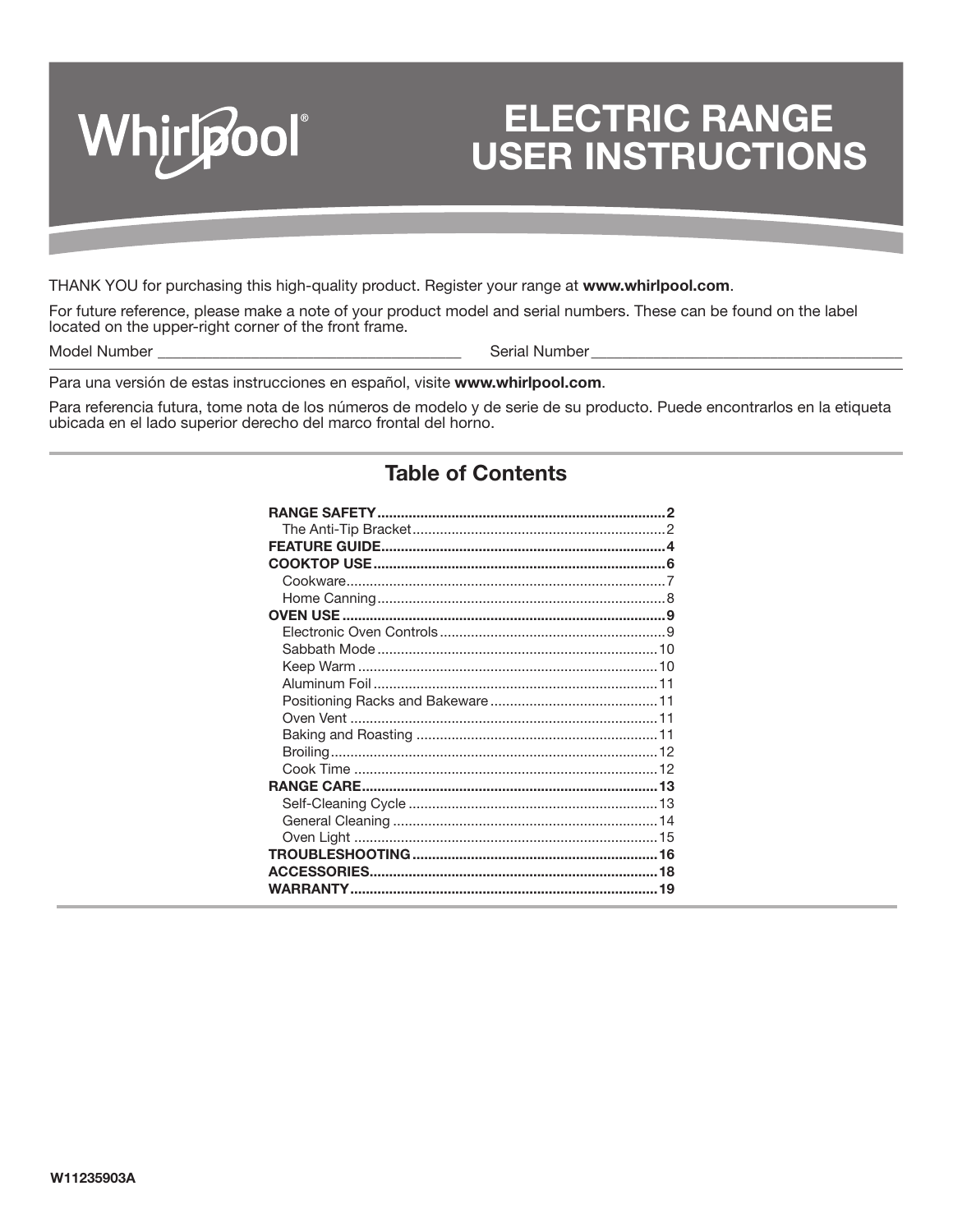# **RANGE SAFETY**

### Your safety and the safety of others are very important.

<span id="page-1-0"></span>We have provided many important safety messages in this manual and on your appliance. Always read and obey all safety messages.



This is the safety alert symbol.

This symbol alerts you to potential hazards that can kill or hurt you and others.

All safety messages will follow the safety alert symbol and either the word "DANGER" or "WARNING." These words mean:

**DANGER** 

## **A WARNING**

You can be killed or seriously injured if you don't immediately follow instructions.

You can be killed or seriously injured if you don't follow instructions.

All safety messages will tell you what the potential hazard is, tell you how to reduce the chance of injury, and tell you what can happen if the instructions are not followed.

## **The Anti-Tip Bracket**

The range will not tip during normal use. However, the range can tip if you apply too much force or weight to the open door without the anti-tip bracket fastened down properly.

|                            | <b>AWARNING</b>                                                                                    |
|----------------------------|----------------------------------------------------------------------------------------------------|
|                            | <b>Tip Over Hazard</b>                                                                             |
|                            | A child or adult can tip the range and be killed.                                                  |
|                            | Verify the anti-tip bracket has been properly installed and engaged per installation instructions. |
|                            | Re-engage anti-tip bracket if range is moved.                                                      |
|                            | Do not operate range without anti-tip bracket installed and engaged.                               |
|                            | Failure to follow these instructions can result in death or serious burns to children and adults.  |
|                            | To verify the anti-tip bracket is installed and engaged:                                           |
| Anti-Tip<br><b>Bracket</b> | • Slide range forward.                                                                             |
|                            | • Look for the anti-tip bracket securely attached to floor or wall.                                |
|                            | • Slide range back so rear range foot is under anti-tip bracket.                                   |
| <b>Range Foot</b>          | • See installation instructions for details.                                                       |

State of California Proposition 65 Warnings:

WARNING: This product contains one or more chemicals known to the State of California to cause cancer.

WARNING: This product contains one or more chemicals known to the State of California to cause birth defects or other reproductive harm.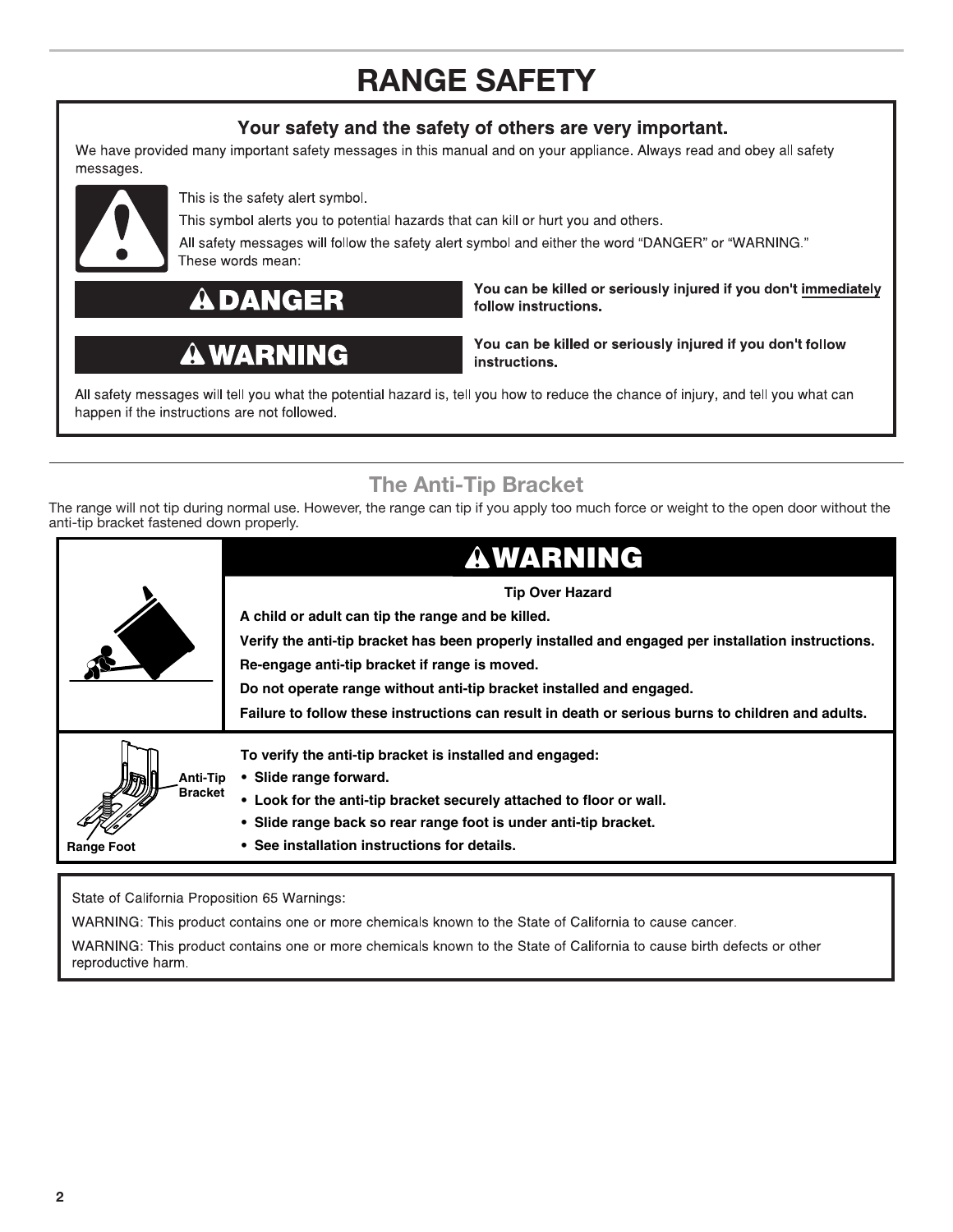## **IMPORTANT SAFETY INSTRUCTIONS**

**WARNING:** To reduce the risk of fire, electrical shock, injury to persons, or damage when using the range, follow basic precautions, including the following:

- **WARNING:** TO REDUCE THE RISK OF TIPPING OF THE RANGE, THE RANGE MUST BE SECURED BY PROPERLY INSTALLED ANTI-TIP DEVICES. TO CHECK IF THE DEVICES ARE INSTALLED PROPERLY, SLIDE RANGE FORWARD, LOOK FOR ANTI-TIP BRACKET SECURELY ATTACHED TO FLOOR OR WALL, AND SLIDE RANGE BACK SO REAR RANGE FOOT IS UNDER ANTI-TIP BRACKET.
- **CAUTION:** Do not store items of interest to children in cabinets above a range or on the backguard of a range – children climbing on the range to reach items could be seriously injured.
- $\blacksquare$  Proper Installation Be sure the range is properly installed and grounded by a qualified technician.
- Never Use the Range for Warming or Heating the Room.
- Do Not Leave Children Alone Children should not be left alone or unattended in area where the range is in use. They should never be allowed to sit or stand on any part of the range.
- Wear Proper Apparel Loose-fitting or hanging garments should never be worn while using the range.
- User Servicing Do not repair or replace any part of the range unless specifically recommended in the manual. All other servicing should be referred to a qualified technician.
- Storage in or on the Range Flammable materials should not be stored in an oven or near surface units.
- Do Not Use Water on Grease Fires Smother fire or flame or use dry chemical or foam-type extinguisher.
- Use Only Dry Potholders Moist or damp potholders on hot surfaces may result in burns from steam. Do not let potholder touch hot heating elements. Do not use a towel or other bulky cloth.
- DO NOT TOUCH SURFACE UNITS OR AREAS NEAR UNITS – Surface units may be hot even though they are dark in color. Areas near surface units may become hot enough to cause burns. During and after use, do not touch, or let clothing or other flammable materials contact surface units or areas near units until they have had sufficient time to cool. Among those areas are the cooktop and surfaces facing the cooktop.
- Use Proper Pan Size The range is equipped with one or more surface units of different size. Select utensils having flat bottoms large enough to cover the surface unit heating element. The use of undersized utensils will expose a portion of the heating element to direct contact and may result in ignition of clothing. Proper relationship of utensil to burner will also improve efficiency.
- Never Leave Surface Units Unattended at High Heat Settings – Boilover causes smoking and greasy spillovers that may ignite.
- Make Sure Reflector Pans or Drip Bowls Are in Place Absence of these pans or bowls during cooking may subject wiring or components underneath to damage.
- Protective Liners Do not use aluminum foil to line surface unit drip bowls or oven bottoms, except as suggested in the manual. Improper installation of these liners may result in a risk of electric shock, or fire.
- Glazed Cooking Utensils Only certain types of glass, glass/ceramic, ceramic, earthenware, or other glazed utensils are suitable for range-top service without breaking due to the sudden change in temperature.
- Utensil Handles Should Be Turned Inward and Not Extend Over Adjacent Surface Units – To reduce the risk of burns, ignition of flammable materials, and spillage due to unintentional contact with the utensil, the handle of a utensil should be positioned so that it is turned inward, and does not extend over adjacent surface units.
- Do Not Soak Removable Heating Elements Heating elements should never be immersed in water.
- Do Not Cook on Broken Cooktop If cooktop should break, cleaning solutions and spillovers may penetrate the broken cooktop and create a risk of electric shock. Contact a qualified technician immediately.
- Clean Cooktop With Caution If a wet sponge or cloth is used to wipe spills on a hot cooking area, be careful to avoid steam burn. Some cleaners can produce noxious fumes if applied to a hot surface.
- Use Care When Opening Door Let hot air or steam escape before removing or replacing food.
- Do Not Heat Unopened Food Containers Build-up of pressure may cause container to burst and result in injury.
- Keep Oven Vent Ducts Unobstructed.
- Placement of Oven Racks Always place oven racks in desired location while oven is cool. If rack must be moved while oven is hot, do not let potholder contact hot heating element in oven.
- DO NOT TOUCH HEATING ELEMENTS OR INTERIOR SURFACES OF OVEN – Heating elements may be hot even though they are dark in color. Interior surfaces of an oven become hot enough to cause burns. During and after use, do not touch, or let clothing or other flammable materials contact heating elements or interior surfaces of oven until they have had sufficient time to cool. Other surfaces of the appliance may become hot enough to cause burns – among these surfaces are oven vent openings and surfaces near these openings, oven doors, and windows of oven doors.

#### **For self-cleaning ranges –**

- Do Not Clean Door Gasket The door gasket is essential for a good seal. Care should be taken not to rub, damage, or move the gasket.
- Do Not Use Oven Cleaners No commercial oven cleaner or oven liner protective coating of any kind should be used in or around any part of the oven.
- Clean Only Parts Listed in Manual.
- Before Self-Cleaning the Oven Remove broiler pan and other utensils.

#### **For units with ventilating hood –**

- Clean Ventilating Hoods Frequently Grease should not be allowed to accumulate on hood or filter.
- When flambeing foods under the hood, turn the fan on.

## **SAVE THESE INSTRUCTIONS**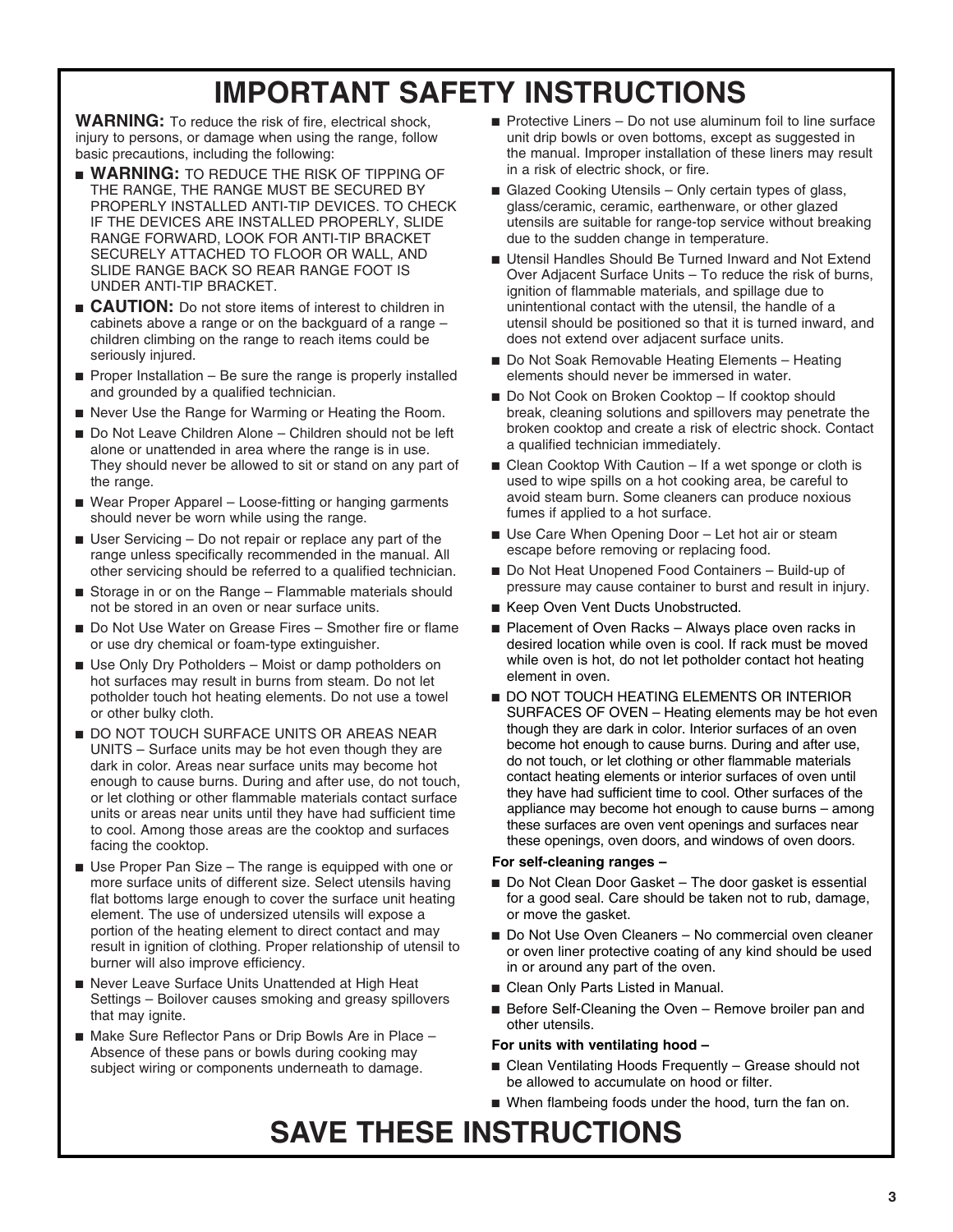## **FEATURE GUIDE**

<span id="page-3-0"></span>This manual covers several models. Your model may have some or all of the items listed. Refer to this manual or the Frequently Asked Questions section of our website at **www.whirlpool.com** for more detailed instructions.

## **AWARNING**

#### **Food Poisoning Hazard**

**Do not let food sit in oven more than one hour before or after cooking.**

**Doing so can result in food poisoning or sickness.**



| <b>KEYPAD</b>                    | <b>FEATURE</b>                        | <b>INSTRUCTIONS</b>                                                                                                                                                                                                                                                                                                                                                                                                                                                                                                                                                                                    |  |
|----------------------------------|---------------------------------------|--------------------------------------------------------------------------------------------------------------------------------------------------------------------------------------------------------------------------------------------------------------------------------------------------------------------------------------------------------------------------------------------------------------------------------------------------------------------------------------------------------------------------------------------------------------------------------------------------------|--|
| <b>CLOCK</b>                     | <b>Clock</b>                          | The Clock uses a 12-hour cycle.<br>1. Check that the oven is OFF.<br>2. Press CLOCK.<br>3. Press Temp/Time "up" or "down" arrow keypad to set the hours. Press CLOCK to<br>switch to the minutes. Press Temp/Time "up" or "down" arrow keypad to set the<br>minutes.<br>4. Press CLOCK or START.                                                                                                                                                                                                                                                                                                       |  |
| <b>LIGHT</b>                     | Oven cavity light                     | While the oven door is closed, press LIGHT to turn the light on and off. The oven light will<br>come on when the oven door is opened. The oven light will not come on during the Self-<br>Cleaning cycle.                                                                                                                                                                                                                                                                                                                                                                                              |  |
| <b>TIMER SET/OFF</b>             | Oven timer                            | The Timer can be set in hours or minutes up to 9 hours and 59 minutes.<br>1. Press TIMER SET/OFF.<br>2. Press Temp/Time "up" or "down" arrow keypad to set the length of time.<br>3. Press START to begin the countdown. If enabled, end-of-cycle tones will sound at end<br>of countdown.<br>4. Press TIMER SET/OFF to cancel the Timer. Do not press CANCEL because the oven<br>will turn off.                                                                                                                                                                                                       |  |
| <b>START</b>                     | <b>Cooking start</b>                  | The Start keypad begins any oven function. If Start is not pressed within 10 seconds,<br>a tone will sound and Start will blink until pressed or canceled. If Start is not pressed<br>within 30 seconds after pressing a keypad, the function is canceled and the time of day is<br>displayed.                                                                                                                                                                                                                                                                                                         |  |
| <b>CANCEL</b>                    | <b>Range function</b>                 | The Cancel keypad stops any function except the Timer and Oven Control Lockout.                                                                                                                                                                                                                                                                                                                                                                                                                                                                                                                        |  |
| <b>TEMP/TIME</b>                 | <b>Temperature and</b><br>time adjust | The Temp/Time "up" and "down" arrow keypads are used to adjust time and temperature<br>settings.                                                                                                                                                                                                                                                                                                                                                                                                                                                                                                       |  |
| <b>BAKE</b>                      | <b>Baking and</b><br>roasting         | 1. Press BAKE.<br>2. Press Temp/Time "up" or "down" arrow keypad until desired temperature is reached.<br>A tone will sound if the minimum or maximum temperature is reached.<br>3. Press START.<br>4. To change the temperature, repeat Step 2. Press START.<br>5. Press CANCEL when finished.<br><b>NOTE:</b> The convection fan will shut off when the oven door is opened. If the oven door<br>remains open for too long, the heating elements will shut off until the oven door is closed.<br>All timers, including any active Cook Time or Timed Cook functions, will continue to count<br>down. |  |
| <b>CLEAN</b><br>(on some models) | <b>Self-Cleaning</b><br>cycle         | See the "Self-Cleaning Cycle" section.                                                                                                                                                                                                                                                                                                                                                                                                                                                                                                                                                                 |  |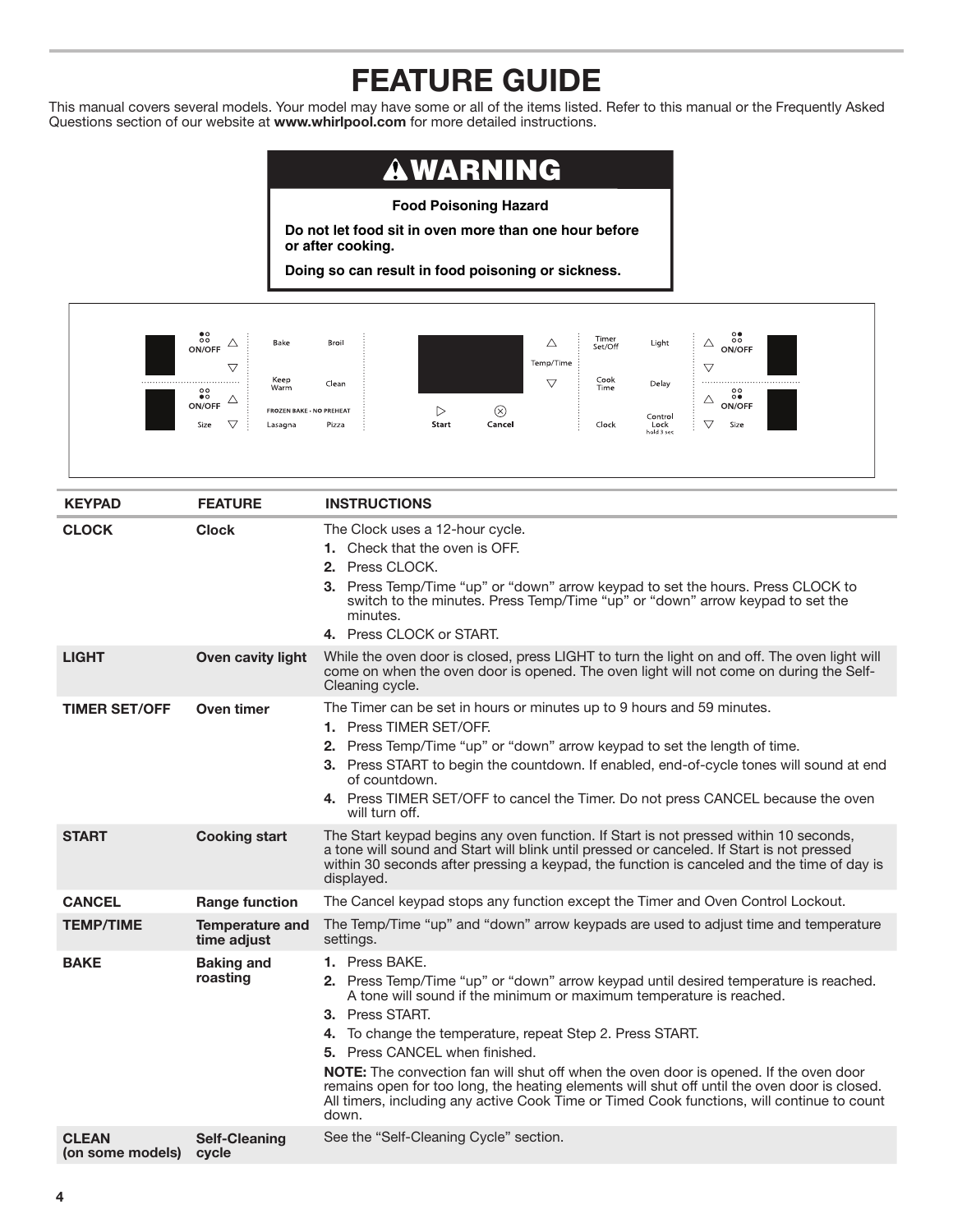| <b>KEYPAD</b>                     | <b>FEATURE</b>                                | <b>INSTRUCTIONS</b>                                                                                                                                                                                                                                                                                                                                                                                        |  |
|-----------------------------------|-----------------------------------------------|------------------------------------------------------------------------------------------------------------------------------------------------------------------------------------------------------------------------------------------------------------------------------------------------------------------------------------------------------------------------------------------------------------|--|
| <b>FROZEN BAKE</b>                | Prepackaged<br>food                           | 1. Position the food on a flat rack in the oven on rack position 3. See the "Positioning"<br>Racks and Bakeware" section.                                                                                                                                                                                                                                                                                  |  |
|                                   |                                               | NOTE: Cook only 1 package of frozen food at a time when using Frozen Bake™<br>Technology.                                                                                                                                                                                                                                                                                                                  |  |
|                                   |                                               | 2. Press FROZEN BAKE LASAGNA or PIZZA.                                                                                                                                                                                                                                                                                                                                                                     |  |
|                                   |                                               | 3. Press the Temp/Time "up" or "down" arrow keypad to set the temperature as<br>recommended on the food packaging.                                                                                                                                                                                                                                                                                         |  |
|                                   |                                               | 4. Press COOK TIME.                                                                                                                                                                                                                                                                                                                                                                                        |  |
|                                   |                                               | 5. Press the Temp/Time "up" or "down" arrow keypad to set the maximum cook time as<br>recommended on the food packaging.                                                                                                                                                                                                                                                                                   |  |
|                                   |                                               | 6. Press START. The range will calculate the best cook time based on the current oven<br>temperature.                                                                                                                                                                                                                                                                                                      |  |
|                                   |                                               | <b>NOTE:</b> The cook time that appears in the display is the estimated required cook time<br>as calculated by the oven control. It may be different than the time you entered. A<br>beep will alert you to check the food's doneness with at least 2 minutes remaining on<br>the timer. To add more time, press the "up" arrow keypad and press START. The time<br>entered is added to the remaining time |  |
|                                   |                                               | <b>7.</b> Press START to start the calculated time.                                                                                                                                                                                                                                                                                                                                                        |  |
|                                   |                                               | 8. At the end of the cook time, a beep will alert you to check the food's doneness. To<br>add more time, press the "up" arrow keypad and press START. Unless more time is<br>selected, the bake element turns off.                                                                                                                                                                                         |  |
|                                   |                                               | 9. Press CANCEL when finished.                                                                                                                                                                                                                                                                                                                                                                             |  |
|                                   |                                               | <b>NOTE:</b> The convection fan will shut off when the oven door is opened. If the oven door<br>remains open for too long, the heating elements will shut off until the oven door is closed.<br>All timers, including any active Cook Time or Timed Cook functions, will continue to count<br>down.                                                                                                        |  |
| <b>BROIL</b>                      | <b>Broiling</b>                               | <b>1.</b> Position cookware in oven and close the oven door.<br><b>2.</b> Press BROIL.                                                                                                                                                                                                                                                                                                                     |  |
|                                   |                                               | 3. Press Temp/Time "up" or "down" arrow keypad until the desired temperature is<br>reached. A tone will sound if the minimum or maximum temperature is reached.                                                                                                                                                                                                                                            |  |
|                                   |                                               | 4. Press START.                                                                                                                                                                                                                                                                                                                                                                                            |  |
|                                   |                                               | 5. To change the temperature, repeat Step 3. Press START.                                                                                                                                                                                                                                                                                                                                                  |  |
|                                   |                                               | <b>6.</b> Press CANCEL when finished.                                                                                                                                                                                                                                                                                                                                                                      |  |
|                                   |                                               | <b>NOTE:</b> The convection fan will shut off when the oven door is opened. If the oven door<br>remains open for too long, the heating elements will shut off until the oven door is closed.<br>All timers, including any active Cook Time or Timed Cook functions, will continue to count<br>down.                                                                                                        |  |
| <b>KEEP WARM</b>                  | <b>Hold warm</b>                              | Food must be at serving temperature before placing it in the warmed oven.                                                                                                                                                                                                                                                                                                                                  |  |
|                                   |                                               | 1. Press KEEP WARM.                                                                                                                                                                                                                                                                                                                                                                                        |  |
|                                   |                                               | 2. Temperature is set at 170°F (75°C). Press the Temp/Time "up" or "down" arrow keypad<br>until desired temperature is reached. A tone will sound if the minimum or maximum<br>temperature is reached.                                                                                                                                                                                                     |  |
|                                   |                                               | 3. Press START.                                                                                                                                                                                                                                                                                                                                                                                            |  |
|                                   |                                               | 4. Press CANCEL when finished.                                                                                                                                                                                                                                                                                                                                                                             |  |
|                                   |                                               | NOTE: The convection fan will shut off when the oven door is opened. If the oven door<br>remains open for too long, the heating elements will shut off until the oven door is closed.<br>All timers, including any active Cook Time or Timed Cook functions, will continue to count<br>down.                                                                                                               |  |
| <b>DELAY</b>                      | <b>Delayed start</b>                          | The Delay keypad is used to enter the starting time for an oven function with a delayed<br>start. Delay should not be used for foods such as breads and cakes because they may not<br>bake properly.                                                                                                                                                                                                       |  |
|                                   |                                               | To set a Timed Cook or a Delayed Timed Cook, see "Cook Time" section.                                                                                                                                                                                                                                                                                                                                      |  |
| <b>COOK TIME</b>                  | <b>Timed cooking</b>                          | Cook Time allows the oven to be set to turn on at a certain time of day, cook for a set<br>length of time, and/or shut off automatically.                                                                                                                                                                                                                                                                  |  |
|                                   |                                               | To set a Timed Cook or a Delayed Timed Cook, see "Cook Time" section.                                                                                                                                                                                                                                                                                                                                      |  |
| <b>CONTROL LOCK</b><br>hold 3 sec | Oven and<br>cooktop control<br><b>lockout</b> | 1. Check that the oven and cooktop are off.<br>2. Press and hold CONTROL LOCK for 3 seconds.                                                                                                                                                                                                                                                                                                               |  |
|                                   |                                               | 3. A tone will sound and a lock will be displayed.                                                                                                                                                                                                                                                                                                                                                         |  |
|                                   |                                               | 4. Repeat to unlock. No keypad will function with the controls locked.                                                                                                                                                                                                                                                                                                                                     |  |
|                                   |                                               | <b>NOTE:</b> The control lock cannot be activated or deactivated while the Hot Surface<br>indicator light is on. Wait for the Hot Surface indicator light to turn off before activating<br>or deactivating the control lock.                                                                                                                                                                               |  |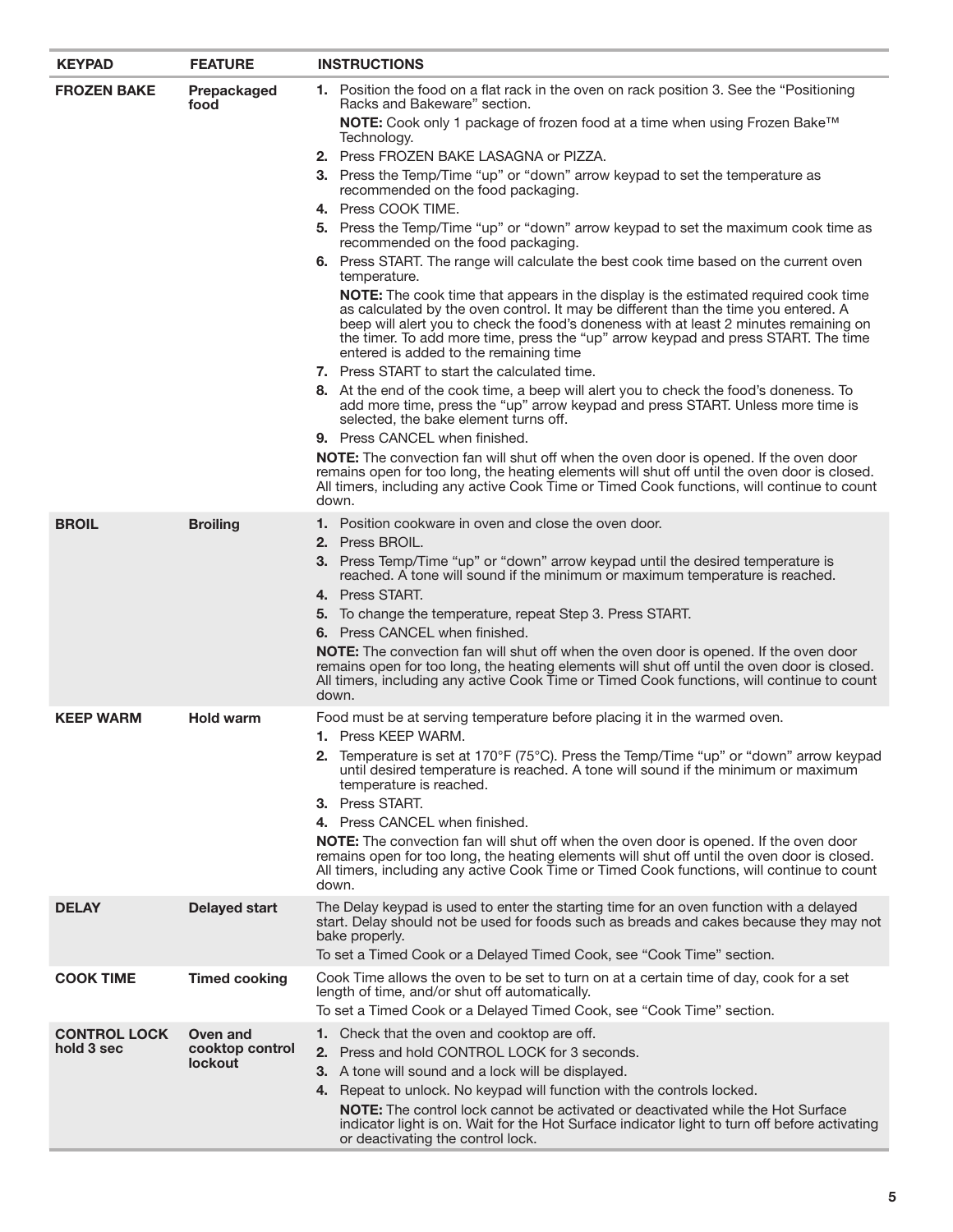## **COOKTOP USE**

<span id="page-5-0"></span>

during the Self-Cleaning cycle, the entire cooktop area may become hot.

**IMPORTANT:** When cooktop is in use, the Self-Cleaning cycle will be disabled. When the Self-Cleaning cycle is in use, the cooktop will be locked.

#### **Ceramic Glass (on some models)**

The surface cooking area will glow red when an element is ON. Some parts of the surface cooking area may not glow red when an element is ON. This is normal operation. It will also randomly cycle off and back on again, even while on High, to keep the cooktop from extreme temperatures.

It is normal for the surface of light colored ceramic glass to appear to change color when surface cooking areas are hot. As the glass cools, it will return to its original color.

Clean the cooktop after each use to help avoid scratches, pitting, abrasions and to condition the glass surface. Ceramic glass cooktop cleaner and a cooktop scraper are also recommended for stubborn soils. Do not use abrasive cleaners, cleaning pads, or harsh chemicals for cleaning. The Cooktop Care Kit Part Number 31605 contains all of the items needed to clean and condition your ceramic glass cooktop. Refer to the "Range Care" section for additional information.

**IMPORTANT:** To avoid permanent damage to the cooktop surface and to make soils easier to remove, clean the cooktop after each use to remove all soils.

- Avoid storing jars or cans above the cooktop. Dropping a heavy or hard object onto the cooktop could crack the cooktop.
- To avoid damage to the cooktop, do not leave a hot lid on the cooktop. As the cooktop cools, air can become trapped between the lid and the cooktop and the ceramic glass could break when the lid is removed.
- For foods containing sugar in any form, clean up all spills and soils as soon as possible. Allow the cooktop to cool down slightly. Then, while wearing oven mitts, remove the spills using a scraper while the surface is still warm. If sugary spills are allowed to cool down, they can adhere to the cooktop and can cause pitting and permanent marks.
- To avoid scratches, do not slide cookware or bakeware across the cooktop. Aluminum or copper bottoms and rough finishes on cookware or bakeware could leave scratches or marks on the cooktop.
- Do not cook popcorn in prepackaged aluminum containers on the cooktop. They could leave aluminum marks that cannot be removed completely.
- To avoid damage to the cooktop, do not allow objects that could melt, such as plastic or aluminum foil, to touch any part of the entire cooktop.
- To avoid damage to the cooktop, do not use the cooktop as a cutting board.
- Use cookware about the same size as the surface cooking area. Cookware should not extend more than  $\frac{1}{2}$ " (1.3 cm) outside the area.



*A. Surface cooking area*

- *B. Cookware/canner*
- *C. <sup>1</sup> /2" (1.3 cm) maximum overhang*
- Use flat-bottomed cookware for best heat conduction and energy efficiency. Cookware with rounded, warped, ribbed, or dented bottoms could cause uneven heating and poor cooking results.
- Determine flatness by placing the straight edge of a ruler across the bottom of the cookware. While you rotate the ruler, no space or light should be visible between it and the cookware.
- Cookware designed with slightly indented bottoms or small expansion channels can be used.
- Make sure the bottoms of pots and pans are clean and dry before using them. Residue and water can leave deposits when heated.
- To avoid damage to the cooktop, do not cook foods directly on the cooktop.

#### **Ceramic Glass Cooktop Cleaning (on some models)**

Clean the cooktop after each use to help avoid scratches, pitting, abrasions and to condition the glass surface. Ceramic glass cooktop cleaner and a cooktop scraper are also recommended for stubborn soils. Do not use abrasive cleaners, cleaning pads, or harsh chemicals for cleaning. The Cooktop Care Kit Part Number 31605 contains all of the items needed to clean and condition your ceramic glass cooktop. Refer to the "Range Care" section for additional information.

**IMPORTANT:** To avoid permanent damage to the cooktop surface and to make soils easier to remove, clean the cooktop after each use to remove all soils.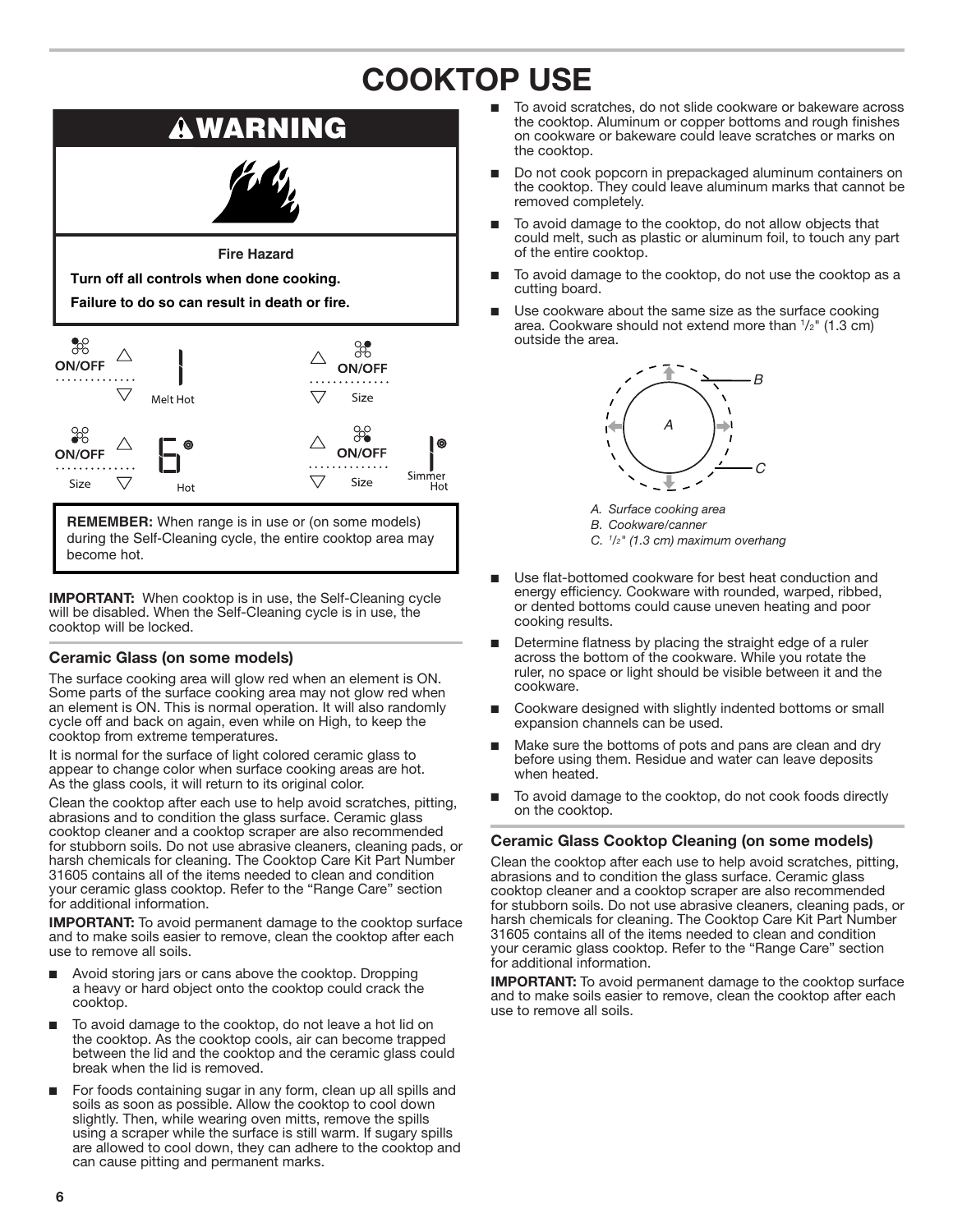#### <span id="page-6-0"></span>**Cooktop On Indicator Light**

The Cooktop On indicator light is located on the display panel. When any cooktop element on the console panel is turned on, the Cooktop On indicator light will glow.

#### **Hot Surface Indicator Light**

On ceramic glass models, the Hot Surface indicator light is located on the display panel.

The Hot Surface indicator light will glow as long as any surface cooking area is too hot to touch, even after the surface cooking area is turned off.

The control lock cannot be turned on or off while the Hot Surface indicator light is on. Wait for the Hot Surface indicator light to turn off before turning the control lock on or off.

#### **Coil Elements and Burner Bowls (on some models)**

Coil elements should be level for optimal cooking results. Burner bowls, when clean, reflect heat back to the cookware. They also help catch spills.

Cookware should not extend more than 1/2" (1.3 cm) over the coil element. If cookware is uneven or too large, it can produce excess heat, causing the burner bowl to change color.

■ Starting in June 2018 Whirlpool is equipping this product with new temperature-limiting coils pursuant to the updated standards in UL858. These new coils may vary cooking times compared to your old cooktop, e.g., a slightly longer time to boil large volumes of water.

#### **Dual Zone Cooking Element (on some models)**

The Dual Zone Cooking Element offers flexibility depending on the size of the cookware. Single size can be used in the same way as a regular element. The dual size combines both the single and outer elements and is recommended for larger size cookware.

- 1. Press ON/OFF for the desired Dual Zone element.
- 2. Press SIZE to select dual element and a picture of the dual element will appear.
- 3. Press the "up" and "down" element arrow keypads to adjust the heating element to the desired level.
- 4. To switch back to the single element, press SIZE.
- 5. Press ON/OFF for the selected element to turn the element off.



Hot

*A. Dual cooking element*

#### **Melt Cooking Element**

The Melt cooking element offers flexibility due to a wide range of settings between High and Melt. The High heat option can be used to boil small amounts of liquid quickly. The lowest setting can be used to prepare sauces and to keep foods at a low temperature. Use cookware appropriate in size for the Melt element.



To reduce the power setting to Melt, press the "down" arrow for the Melt element until "Melt" appears in the display.



### **Cookware**

**IMPORTANT:** Do not leave empty cookware on a hot surface cooking area, element, or surface burner.

Ideal cookware should have a flat bottom, straight sides, and a well-fitting lid, and the material should be of medium-to-heavy thickness.

Rough finishes may scratch the cooktop. Aluminum and copper may be used as a core or base in cookware. However, when used as a base, they can leave permanent marks on the surfaces.

Cookware material is a factor in how quickly and evenly heat is transferred which affects cooking results. A nonstick finish has the same characteristics as its base material. For example, aluminum cookware with a nonstick finish will take on the properties of aluminum.

Cookware with nonstick surfaces should not be used under the broiler.

Check for flatness by placing the straight edge of a ruler across the bottom of the cookware. While you rotate the ruler, no space or light should be visible between it and the cookware.

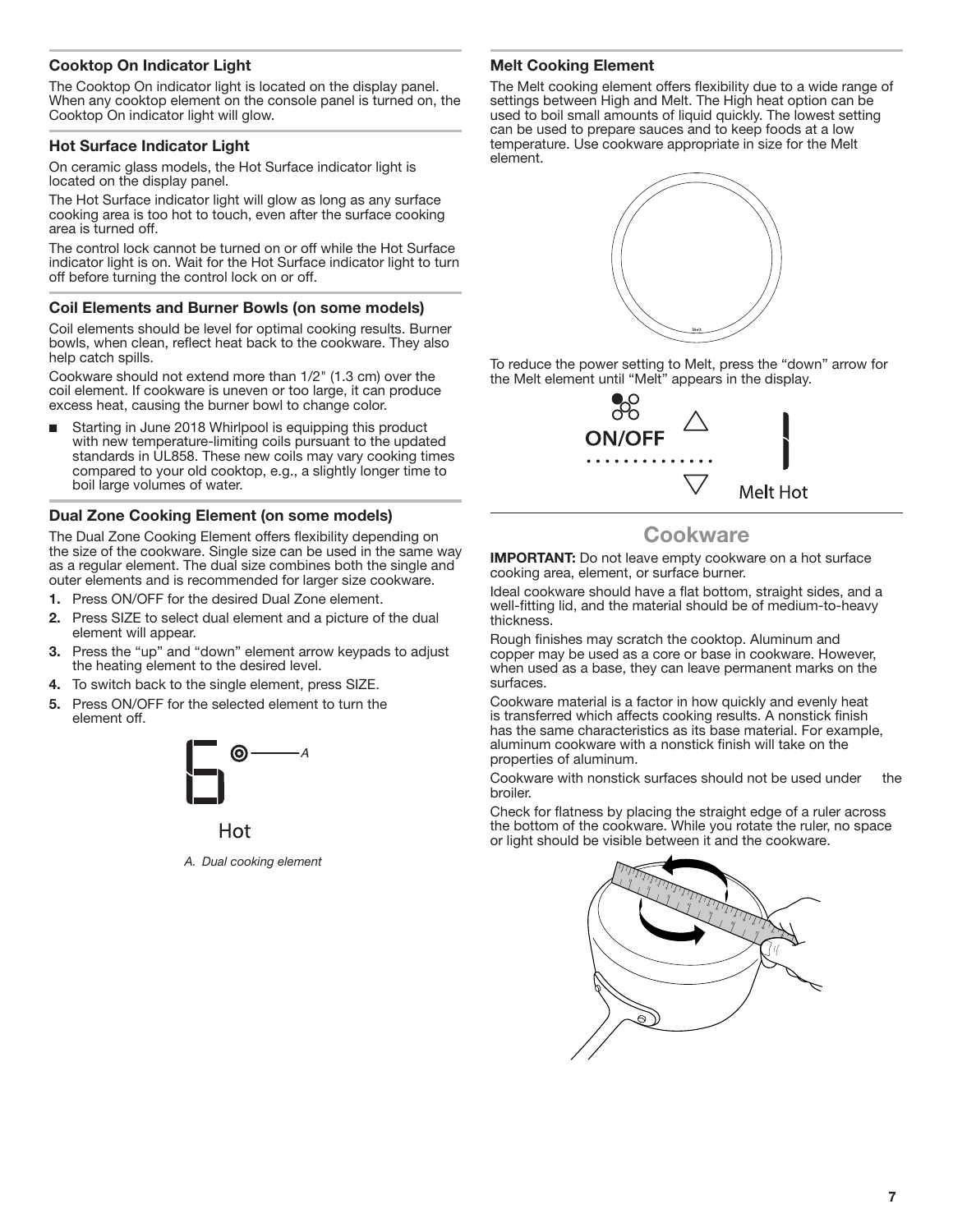<span id="page-7-0"></span>Use the following chart as a guide for cookware material characteristics.

| <b>COOKWARE</b>                     | <b>CHARACTERISTICS</b>                                                                             |  |
|-------------------------------------|----------------------------------------------------------------------------------------------------|--|
| <b>Aluminum</b>                     | Heats quickly and evenly.                                                                          |  |
|                                     | Suitable for all types of cooking.                                                                 |  |
|                                     | Medium or heavy thickness is best for<br>■<br>most cooking tasks.                                  |  |
|                                     | May leave aluminum residues<br>which may be diminished if cleaned<br>immediately after cooking.    |  |
| <b>Cast iron</b>                    | Heats slowly and evenly.<br>п                                                                      |  |
|                                     | Good for browning and frying.                                                                      |  |
|                                     | Maintains heat for slow cooking.                                                                   |  |
|                                     | Rough edges or burrs may scratch<br>П<br>the cooktop.                                              |  |
| <b>Ceramic or</b>                   | Follow manufacturer's instructions.<br>ш                                                           |  |
| Ceramic glass                       | Heats slowly, but unevenly.<br>٦                                                                   |  |
|                                     | Ideal results on low-to-medium heat<br>■<br>settings.                                              |  |
|                                     | May scratch the cooktop.                                                                           |  |
| Copper                              | Heats very quickly and evenly.<br>ш                                                                |  |
|                                     | May leave copper residues which may<br>■<br>be diminished if cleaned immediately<br>after cooking. |  |
|                                     | Can leave a permanent stain or bond<br>П<br>to the cooktop if overheated.                          |  |
| <b>Earthenware</b>                  | Follow manufacturer's instructions.<br>ш                                                           |  |
|                                     | Use on low heat settings.<br>٦                                                                     |  |
|                                     | May scratch the cooktop.<br>■                                                                      |  |
| <b>Porcelain</b>                    | See stainless steel or cast iron.<br>п                                                             |  |
| enamel-on-<br>steel or cast<br>iron | Porcelain enamel bakeware without<br>■<br>the metal base may bond to the<br>cooktop if overheated. |  |
| <b>Stainless steel</b>              | Heats quickly, but unevenly.<br>ш                                                                  |  |
|                                     | A core or base of aluminum or copper<br>■<br>on stainless steel provides even<br>heating.          |  |

Use flat-bottomed cookware for best cooking results and energy efficiency. The cookware should be about the same size as the cooking area outlined on the cooktop. Cookware should not extend more than  $1/2$ " (1.3 cm) outside the area.



### **Home Canning**

Canning can be performed on a glass smooth-top cooking surface or traditional coil element cooktop. When canning for long periods, alternate the use of surface cooking areas or elements between batches. This allows time for the most recently used areas to cool.

- Center the canner on the largest surface cooking area or element. On electric cooktops, canners should not extend more than 1 /2" (1.3 cm) beyond the surface cooking area or element.
- Do not place canner on 2 surface cooking areas or elements at the same time.
- On ceramic glass models, use only flat-bottomed canners to avoid damage to the cooktop and elements.
- For more information, contact your local agricultural extension office or refer to published home canning guides. Companies that manufacture home canning products can also offer assistance.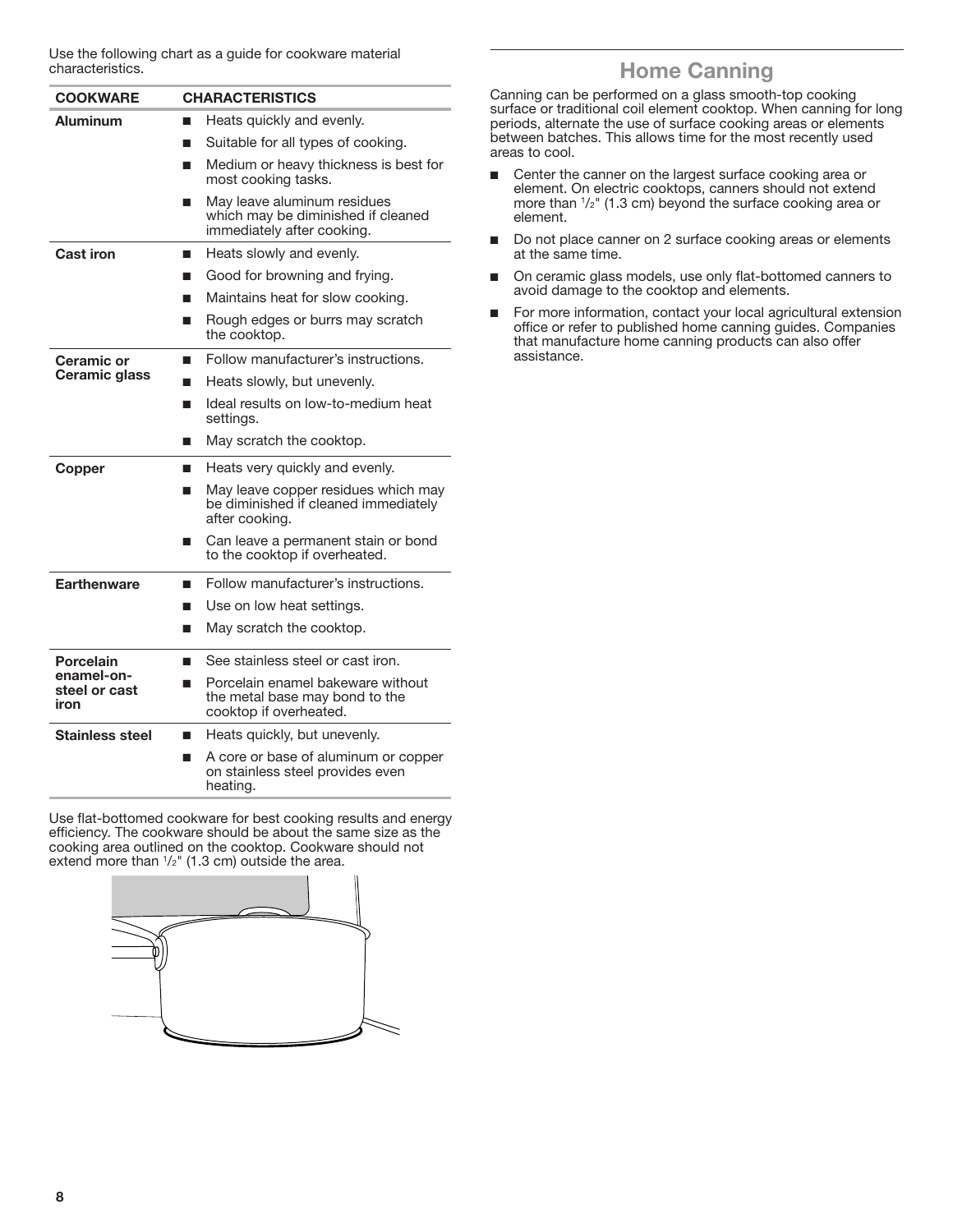<span id="page-8-0"></span>Odors and smoke are normal when the oven is used the first few times or when it is heavily soiled.

**IMPORTANT:** The health of some birds is extremely sensitive to the fumes given off. Exposure to the fumes may result in death to certain birds. Always move birds to another closed and well-ventilated room.

**NOTE:** The convection fan will shut off when the oven door is opened. If the oven door remains open for too long, the heating elements will shut off until the oven door is closed. All timers, including any active Cook Time or Timed Cook functions, will continue to count down.

### **Electronic Oven Controls**

#### **Control Display**

The display will flash when powered up or after a power loss. Press CANCEL to clear. When oven is not in use, the time of day is displayed.

#### **Fahrenheit and Celsius**

The temperature is preset to Fahrenheit but can be changed to Celsius.

**To change:** Press and hold the Temp/Time "up" arrow keypad for 5 seconds. "°C" or "°F" will appear on the display. Repeat to change back.

To exit mode, press CANCEL.

#### **Keypress Tones**

Activates or turns off the tones when a keypad is pressed. **To change:** Press and hold LIGHT for 5 seconds. Repeat to change back.

To exit mode, press CANCEL.

#### **Demo Mode**

**IMPORTANT:** This feature is intended for use on the sales floor with 120 V power connection and permits the control features to be demonstrated without heating elements turning on. If this feature is activated, the oven will not work.

**To change:** Press CANCEL, CANCEL, Temp/Time "up" arrow keypad, TIMER SET/OFF. Repeat to change back and end Demo mode.

#### **Tones**

Tones are audible signals, indicating the following:

#### **Basic Functions One Tone**

- Valid keypad press
- 
- Oven is preheated (long tone)
- Function has been entered
- Reminder, repeating every 20 seconds after the end-of-cycle tones

#### **Three Tones**

■ Invalid keypad press

#### **Four Tones**

End of cycle

#### **Oven Temperature Control**

**IMPORTANT:** Do not use a thermometer to measure oven temperature. Elements will cycle on and off as needed to provide consistent temperature but may run slightly hot or cool at any point in time due to this cycling. Most thermometers are slow to react to temperature change and will not provide an accurate reading due to this cycling.

The oven provides accurate temperatures; however, it may cook faster or slower than your previous oven, so the temperature can be adjusted to personalize it for your cooking needs. It can be changed in Fahrenheit or Celsius.

#### **To Adjust Oven Temperature:**

- 1. Press and hold the Temp/Time "down" arrow keypad for 5 seconds until the oven display shows the current setting, for example "0°F CAL" or "00."
- 2. Press the Temp/Time "up" or "down" arrow keypad to increase or to decrease the temperature in 5°F (3°C) amounts. The adjustment can be set between 30°F (18°C) and -30°F  $(-18^{\circ}C)$ .
- 3. Press START.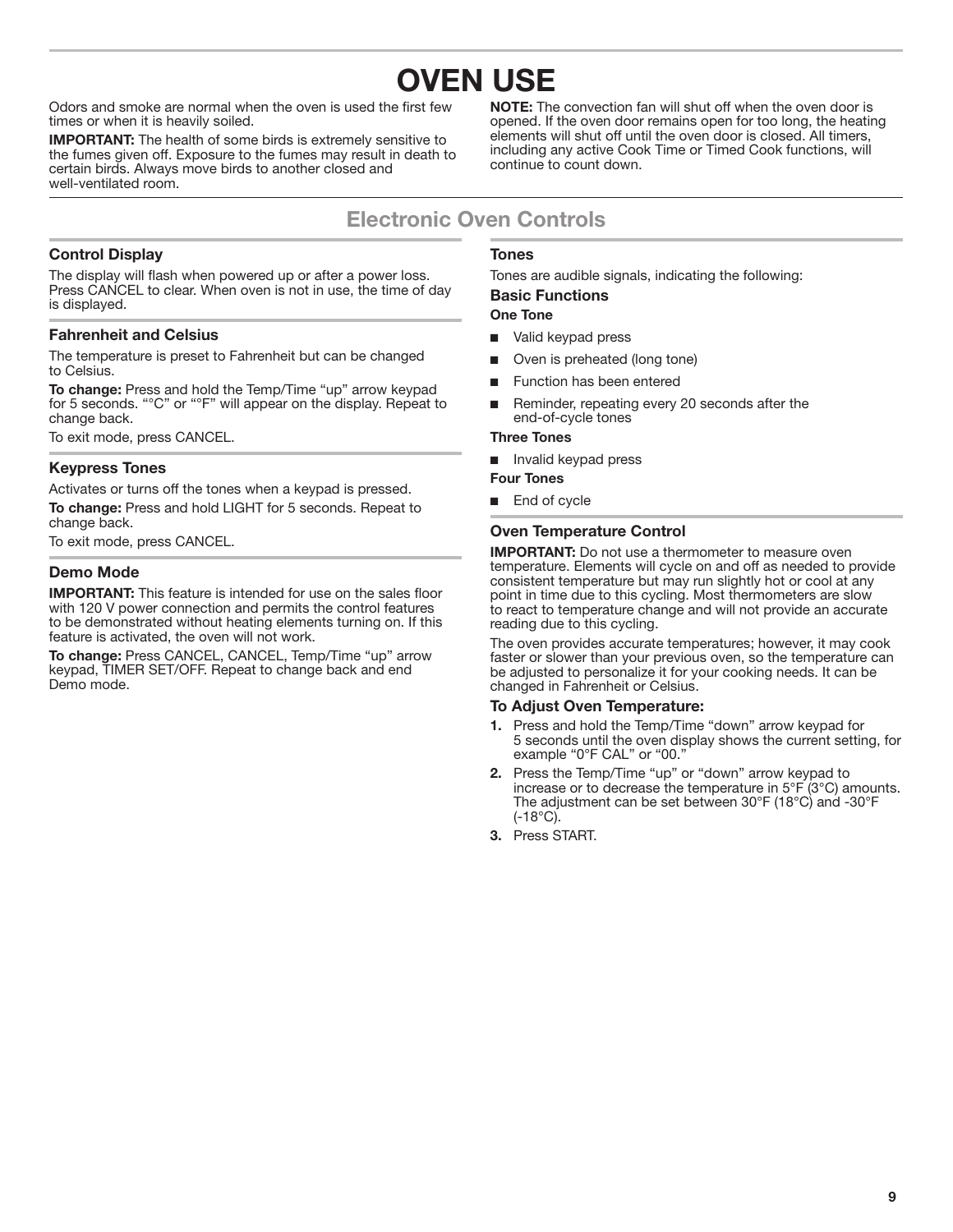### **Sabbath Mode**

#### **(on some models)**

<span id="page-9-0"></span>The Sabbath mode sets the oven to remain on in a Bake setting until turned off. A Timed Bake can also be set to keep the oven on for only part of the Sabbath. The Oven Control Lockout feature (if present) will be disabled during the Sabbath mode. After the Sabbath mode is set, no tones will sound, the display will not show the temperature, the Kitchen Timer mode will be canceled (if active), and only the following keypads will function:

- Temp/Time "up" and "down" arrow keypads
- **Cancel**

When the oven door is opened or closed, the oven light will not turn on or off and the heating elements will not turn on or off immediately.

When power is restored after a power failure, the oven will return to Sabbath mode and remain Sabbath compliant with the bake elements off until the Cancel keypad is pressed.

Pressing the Cancel keypad at any time cancels the cooking cycle and returns the oven to the normal cooking mode (not Sabbath compliant).

Before entering the Sabbath mode, it must be decided if the oven light is to be ON or OFF for the entire Sabbath mode period. If the light is ON when entering Sabbath mode, it will remain ON for the entire time Sabbath mode is in use. If the light is OFF when entering Sabbath mode, it will remain OFF for the entire time Sabbath mode is in use. Opening the oven door or pressing the Light keypad will not affect the oven light once Sabbath mode has been entered.

On the Holiday, the oven temperature can be changed once the oven is in Sabbath mode by pressing the Temp/Time "up" or "down" arrow keypad. The oven temperature will change 25°F (14°C) each time the Temp/Time "up" and "down" arrow keypads are pressed. Press START to activate the new temperature. The display will not change and there will be no sounds during this adjustment.

#### **To Bake Using Sabbath Mode:**

- 1. Press BAKE.
- 2. To change the temperature, press the Temp/Time "up" or "down" arrow keypad.
- 3. Press START.
- 4. Press and hold the Timer Set/Off keypad for 5 seconds. "SAb" will flash in the display.
- 5. Press START while "SAb" is flashing to enter Sabbath mode; otherwise, the entire cycle cancels out. "SAb" will stop flashing and remain on in the display. The oven is now in Sabbath mode and is Sabbath compliant.

Pressing the Cancel keypad at any time cancels the cooking cycle and returns the oven to the normal cooking mode (not Sabbath compliant).

#### **To Set a Timed Bake Using Sabbath Mode (on some models):**

- 1. Press BAKE.
- 2. Press the Temp/Time "up" or "down" arrow keypad to enter a temperature other than the one displayed.
- 3. Press COOK TIME. The Cook Time oven indicator light will light up.
- 4. Press the Temp/Time "up" or "down" arrow keypad to enter a cook time length.
- 5. Press START.
- 6. Press and hold the Timer Set/Off keypad for 5 seconds. "SAb" will flash in the display.
- 7. Press START while "SAb" is flashing to enter Sabbath mode; otherwise, the entire cycle cancels out. "SAb" will stop flashing and remain on in the display. The oven is now in Sabbath mode and is Sabbath compliant. The Bake, On, and Cook Time indicator lights will be displayed.

When the set cook time ends, the oven will shut off automatically and the indicator lights will turn off, indicating the end of the cycle.

Pressing the Cancel keypad at any time cancels the cooking cycle and returns the oven to the normal cooking mode (not Sabbath mode compliant).

#### **To Set a Delayed Timed Bake Using Sabbath Mode (on some models):**

## WARNING

#### **Food Poisoning Hazard**

**Do not let food sit in oven more than one hour before or after cooking.**

**Doing so can result in food poisoning or sickness.**

- 1. Press BAKE.
- 2. Press the Temp/Time "up" or "down" arrow keypad to enter a temperature other than the one displayed.
- 3. Press COOK TIME. The Cook Time oven indicator light will light up.
- 4. Press the Temp/Time "up" or "down" arrow keypad to enter a cook time length.
- 5. Press DELAY. The Delay indicator light will light up.
- 6. Press the Temp/Time "up" or "down" arrow keypad to enter a start time.
- 7. Press START.
- 8. Press and hold the Timer Set/Off keypad for 5 seconds. "SAb" will flash in the display.
- 9. Press START while "SAb" is flashing to enter Sabbath mode; otherwise, the entire cycle cancels out. "SAb" will stop flashing and remain on in the display. The oven is now in Sabbath mode and is Sabbath compliant. The Delay indicator light will be displayed.

When the start time is reached the Bake, On, and Cook Time indicator lights will automatically turn on. When the set cook time ends, the oven will shut off automatically and the indicator lights will turn off, indicating the end of the cycle.

Pressing the Cancel keypad at any time returns the oven to the normal cooking mode (not Sabbath mode compliant).

### **Keep Warm**

## WARNING

#### **Food Poisoning Hazard**

**Do not let food sit in oven more than one hour before or after cooking.**

**Doing so can result in food poisoning or sickness.**

**NOTE:** The convection fan will shut off when the oven door is opened. If the oven door remains open for too long, the heating elements will shut off until the oven door is closed. All timers, including any active Cook Time or Timed Cook functions, will continue to count down.

**IMPORTANT:** Food must be at serving temperature before placing it in the warmed oven. Food may be held up to 1 hour; however, breads and casseroles may become too dry if left in the oven during the Keep Warm function. For best results, cover food. The Keep Warm feature allows hot cooked foods to stay at serving temperature.

#### **To Use:**

- 1. Press WARM.
- 2. Press Temp/Time "up" or "down" arrow keypad until desired temperature is reached. A tone will sound if the minimum or maximum temperature is reached.
- 3. Press START.
- 4. Place food in the oven.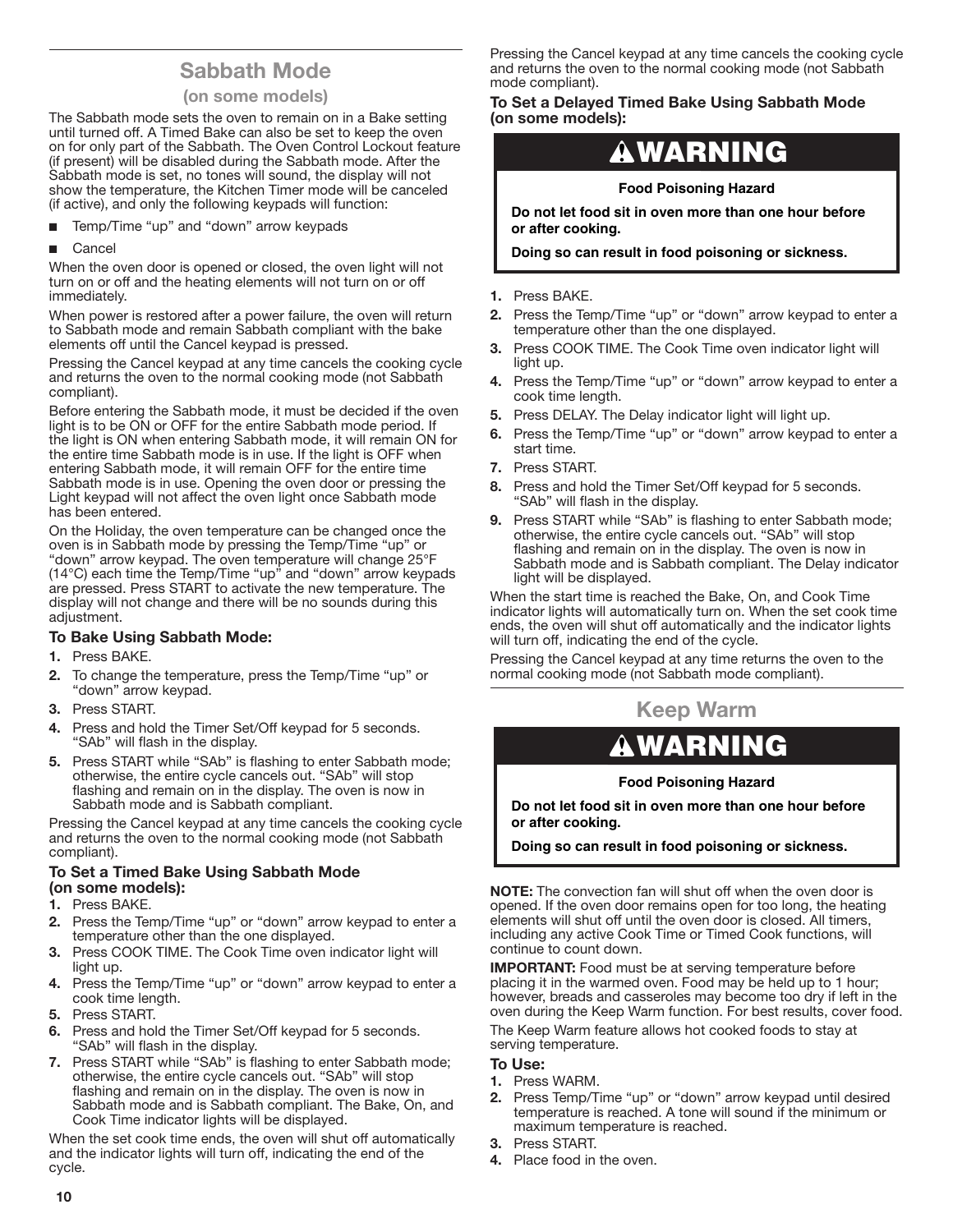#### <span id="page-10-0"></span>5. Press CANCEL when finished.

**NOTE:** The temperature may be changed at any time by pressing the Temp/Time "up" or "down" arrow keypad to the desired temperature and then START.

### **Aluminum Foil**

**IMPORTANT:** To avoid permanent damage to the oven bottom finish, do not line the oven bottom with any type of foil or liner.

For best cooking results, do not cover entire oven rack with foil because air must be able to move freely.

### **Positioning Racks and Bakeware**

**IMPORTANT:** To avoid permanent damage to the porcelain finish, do not place food or bakeware directly on the oven door or bottom.

#### **Bakeware**

To cook food evenly, hot air must be able to circulate. Allow 2" (5 cm) of space around bakeware and oven walls. Make sure that no bakeware piece is directly over another.

#### **Racks**

- Position racks before turning on the oven.
- Do not position racks with bakeware on them.
- Make sure racks are level.

To move a rack, pull it out to the stop position, raise the front edge, and then lift out. Use the following illustration as a guide.



#### **Rack Positions**

Rack 5: Toasting bread or broiling thin, non-fatty foods

Rack 4: 2-rack baking and broiling

Rack 3: Most baked goods on a cookie sheet, muffin pan, or jelly roll pan; layer cakes; broiling chicken pieces

Rack 2: Pies, casseroles, yeast bread, quick breads, frozen convenience foods, 2-rack baking

Rack 1: Roasting large and small cuts of meat and poultry

#### **Multiple Rack Cooking**

2-rack: Use rack positions 2 and 4.

#### **Baking Layer Cakes on 2 Racks**

For best results when baking cakes on 2 racks, use racks 2 and 4 for baking. Place the cakes on the racks as shown.





*A. Oven vent*

The oven vent releases hot air and moisture from the oven and should not be blocked or covered. Blocking or covering the oven vent will cause poor air circulation, affecting cooking and cleaning results. Do not set plastics, paper, or other items that could melt or burn near the oven vent.

On coil element models, the element can be used when the oven is in use as long as the cookware does not extend more than  $1/2$ " (1.3 cm) over the element.

### **Baking and Roasting**

**NOTE:** The convection fan will shut off when the oven door is opened. If the oven door remains open for too long, the heating elements will shut off until the oven door is closed. All timers, including any active Cook Time or Timed Cook functions, will continue to count down.

#### **ACCUBAKE® Temperature Management System**

The ACCUBAKE® system electronically regulates the oven heat levels during preheat and Bake to maintain a precise temperature range for optimal cooking results. The bake and broil elements or burners cycle on and off in intervals. On convection range models, the fan will run while preheating and may be cycled on and off for short intervals during Bake to provide the best results. This feature is automatically activated when the oven is in use.

Before baking and roasting, position racks according to "Positioning Racks and Bakeware" section. When roasting, it is not necessary to wait for the oven preheat cycle to end before putting food in unless it is recommended in the recipe.

#### **Preheating**

When Start is pressed, the oven will begin preheating. Once 100ºF (38ºC) is reached, the display temperature will increase as the actual temperature of the oven increases. When the preheat temperature is reached, a tone will sound and the selected temperature will appear on the display.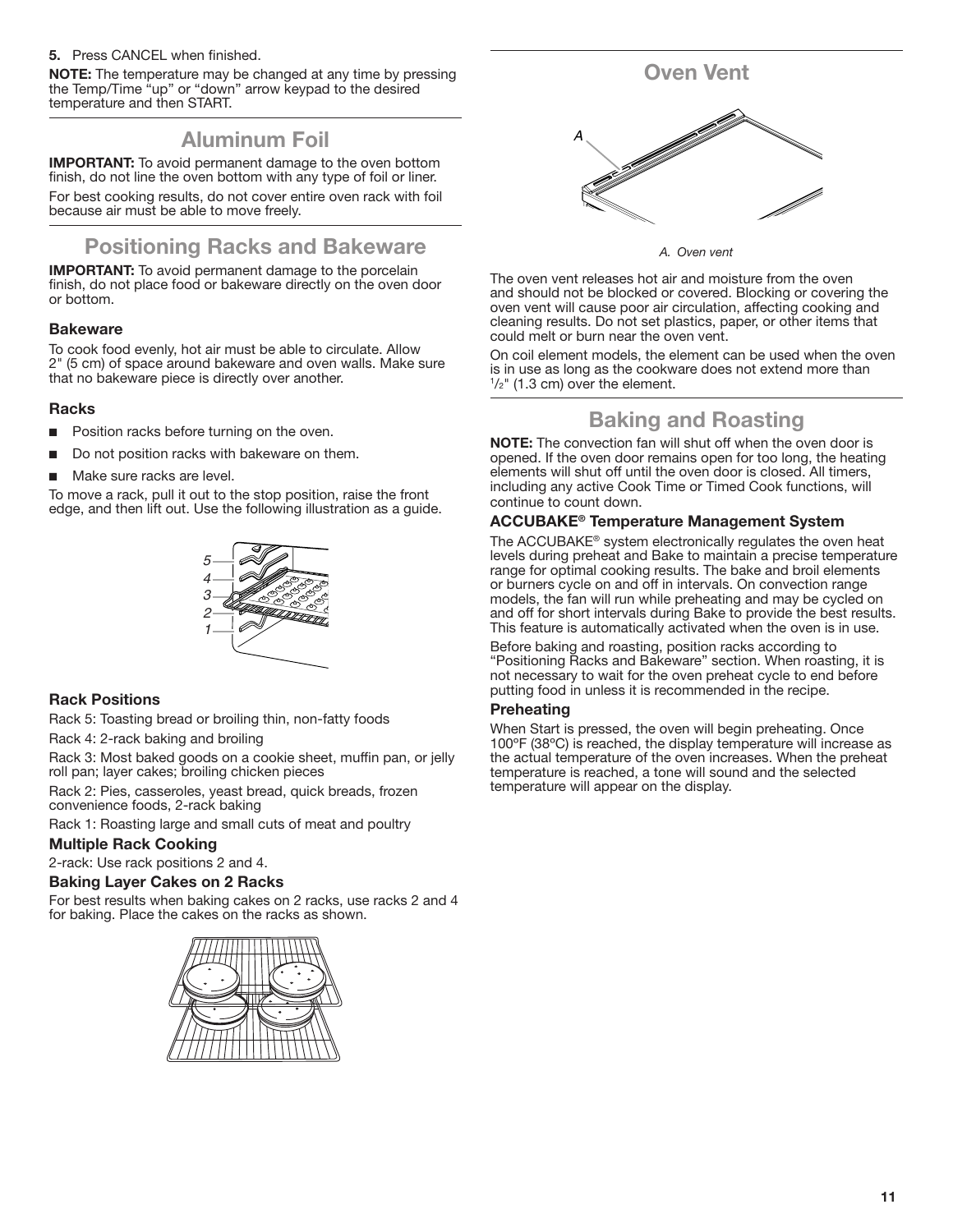### **Broiling**

<span id="page-11-0"></span>**NOTE:** The convection fan will shut off when the oven door is opened. If the oven door remains open for too long, the heating elements will shut off until the oven door is closed. All timers, including any active Cook Time or Timed Cook functions, will continue to count down.

**IMPORTANT:** Close the door to ensure proper broiling temperature.

Changing the temperature when Custom Broiling allows more precise control when cooking. The lower the broil setting is, the slower the cooking. Thicker cuts and unevenly shaped pieces of meat, fish, and poultry may cook better at lower broil settings. Use rack 4 or 5 for broiling. Refer to the "Positioning Racks and Bakeware" section for more information.

On lower settings, the broil element will cycle on and off to maintain the proper temperature.

■ For best results, use a broiler pan and grid. It is designed to drain juices and help avoid spatter and smoke.

If you would like to purchase a broiler pan, one may be ordered. Please refer to the "Accessories" section for more information.

**NOTE:** Odors and smoke are normal the first few times the oven is used or if the oven is heavily soiled.

## **Cook Time**

## WARNING

#### **Food Poisoning Hazard**

**Do not let food sit in oven more than one hour before or after cooking.**

**Doing so can result in food poisoning or sickness.**

#### **To Set a Timed Cook:**

- 1. Press BAKE. The Bake indicator light will light up.
- 2. Press the Temp/Time "up" or "down" arrow keypad to enter a temperature other than the one displayed.
- 3. Press COOK TIME. The cook time oven indicator light will light up.
- 4. Press the Temp/Time "up" or "down" arrow keypad to enter the length of time to cook.
- 5. Press START. The display will count down the time. When the time ends, the oven will shut off automatically.
- 6. Press CANCEL to clear the display.

#### **To Set a Delayed Timed Cook:**

Before setting, make sure the clock is set to the correct time of day. See the "Clock" keypad feature in the "Feature Guide" section.

- 1. Press BAKE.
- 2. Press the Temp/Time "up" or "down" arrow keypad to enter a temperature other than the one displayed.
- 3. Press COOK TIME. The cook time oven indicator light will light up.
- 4. Press Temp/Time "up" or "down" arrow keypad to enter the length of time to cook.
- 5. Press DELAY. The delay oven indicator light will light up.
- 6. Press Temp/Time "up" or "down" arrow keypad to enter the time of day to start.
- 7. Press START.

When the start time is reached, the oven will automatically turn on. The Temperature and/or Cook Time settings can be changed anytime after the oven turns ON by repeating steps 2-4 and pressing Start. To change to a different delay time, cancel the feature and repeat steps 1-7. When the set cook time ends, the oven will shut off automatically.

8. Press CANCEL to clear the display.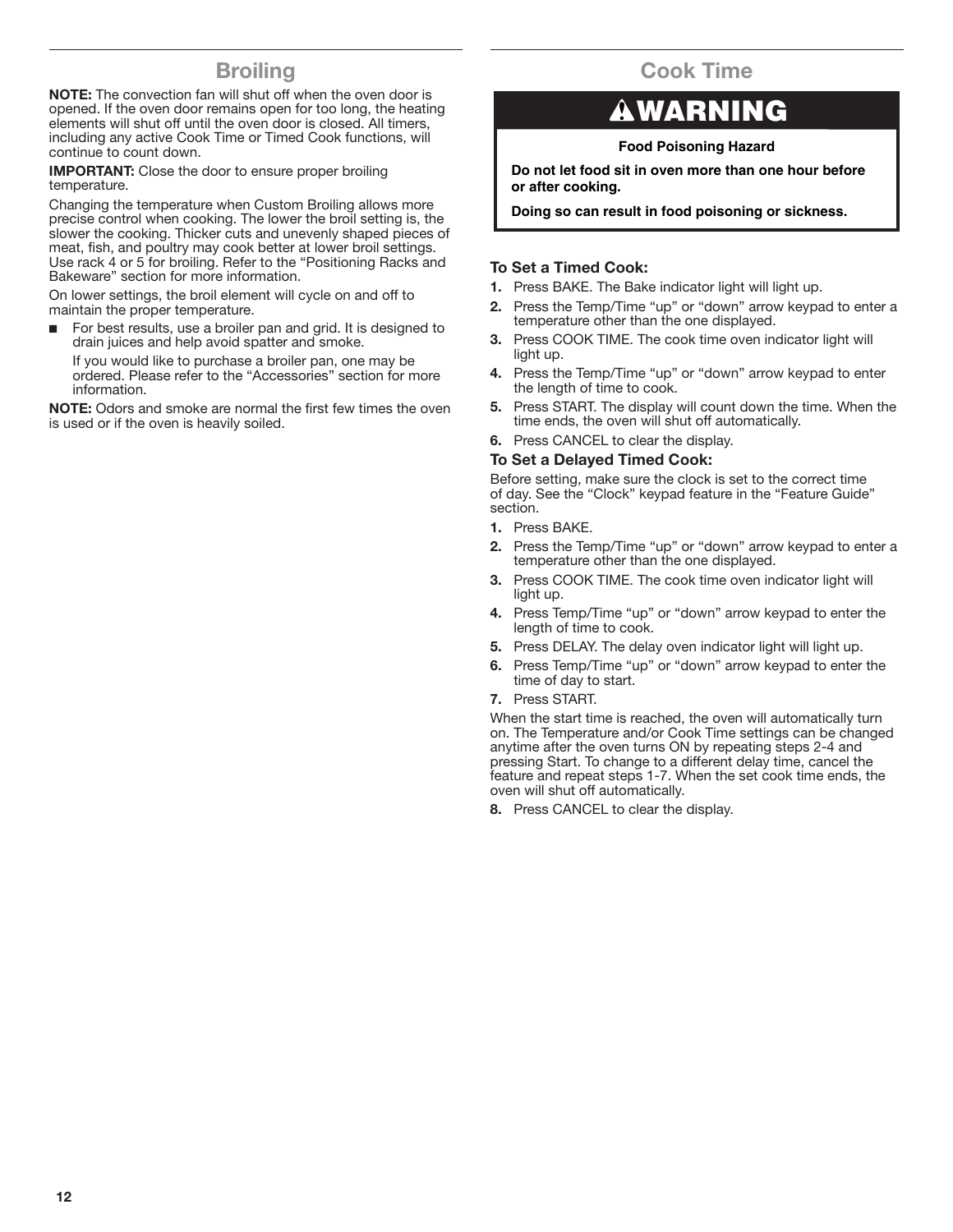## **RANGE CARE**

## **Self-Cleaning Cycle**

**(on some models)**

## <span id="page-12-0"></span>**AWARNING**



**Burn Hazard**

**Do not touch the oven during the Self-Cleaning cycle.**

**Keep children away from oven during Self-Cleaning cycle.**

**Failure to follow these instructions can result in burns.**

**IMPORTANT:** The health of some birds is extremely sensitive to the fumes given off during the Self-Cleaning cycle. Exposure to the fumes may result in death to certain birds. Always move birds to another closed and well-ventilated room.

Do not block the oven vent during the Self-Cleaning cycle. Air must be able to move freely. Depending on your model, see "Oven Vent" section.

Do not clean, rub, damage, or move the oven door gasket.

#### **Prepare Range**

- Remove the broiler pan, grid, cookware and bakeware, all cooking utensils, oven racks and aluminum foil and, on some models, the temperature probe from the oven.
- Use a damp cloth to clean inside door edge and the 11 /2" (3.8 cm) area around the inside oven cavity frame, being certain not to move or bend the gasket.
- Remove plastic items from the cooktop because they may melt.
- Remove all items from the storage drawer.

#### **How the Cycle Works**

**IMPORTANT:** The heating and cooling of porcelain on steel in the oven may result in discoloring, loss of gloss, hairline cracks, and popping sounds.

Before Self-Cleaning, make sure the door is completely closed or the door will not lock and the Self-Cleaning cycle will not begin.

Once the oven has completely cooled, remove ash with a damp cloth. To avoid breaking the glass, do not apply a cool damp cloth to the inner door glass before it has completely cooled.

To stop the Self-Cleaning cycle at any time, press CANCEL. If the temperature is too high, the oven door will remain locked and "cool" and "locked" will be displayed. The cooling fan may continue to run.

The oven light will not function during the Self-Cleaning cycle.

#### **Electronic Oven Control with Adjustable Clean Time (on some models)**

The Self-Cleaning cycle is time adjustable between 2 hours 30 minutes and 4 hours 30 minutes in 30-minute increments. Suggested clean times are 2 hours 30 minutes for light soil, and 4 hours 30 minutes for heavy soil.

**IMPORTANT:** When cooktop is in use, the Self-Cleaning cycle will be disabled. When the Self-Cleaning cycle is in use, the cooktop will be locked.

#### **To Self-Clean:**

- 1. Press CLEAN.
- 2. Press the Temp/Time "up" or "down" arrow keypad to enter the desired Self-Cleaning cycle time.
- 3. Press START.

The oven door will automatically lock. The Door Locked and Clean indicator lights will be displayed. The time remaining will also be displayed.

- 4. When the Self-Cleaning cycle is complete and the oven cools, the Door Locked and Clean indicator lights will turn off.
- 5. When the oven is completely cooled, remove ash with a damp cloth.

To exit the Self-Cleaning cycle before completed, press CANCEL. The door will unlock once the oven cools.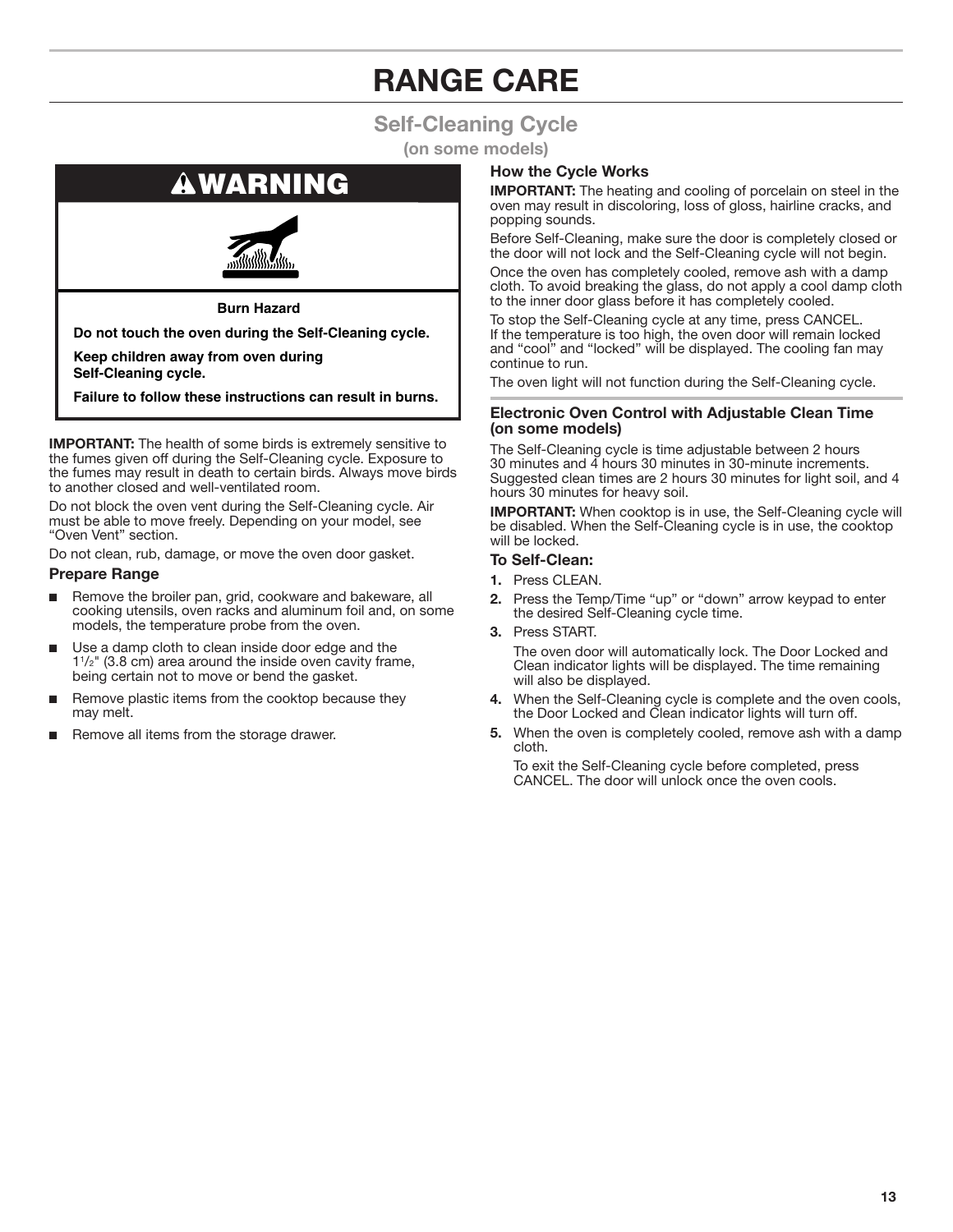### **General Cleaning**

<span id="page-13-0"></span>**IMPORTANT:** Before cleaning, make sure all controls are OFF and the oven and cooktop are cool. Always follow label instructions on cleaning products. For additional information, you can visit the Frequently Asked Questions (FAQs) section of our website at **www.whirlpool.com**.

Soap, water, and a soft cloth or sponge are suggested first unless otherwise noted.

#### **EXTERIOR PORCELAIN ENAMEL SURFACES (on some models)**

Food spills containing acids, such as vinegar and tomato, should be cleaned as soon as the entire range is cool. These spills may affect the finish.

#### **Cleaning Method:**

- Glass cleaner, mild liquid cleaner, or nonabrasive scrubbing pad: Gently clean around the model/serial/rating plate because scrubbing may remove numbers.
- Affresh<sup>®</sup> Kitchen and Appliance Cleaner Part Number W10355010 (not included): See the "Accessories" section for more information.

#### **STAINLESS STEEL (on some models)**

**NOTE:** To avoid damage to stainless steel surfaces, do not use soap-filled scouring pads, abrasive cleaners, Cooktop Cleaner, steel-wool pads, gritty washcloths, or abrasive paper towels. Damage may occur to stainless steel surfaces, even with onetime or limited use.

#### **Cleaning Method:**

Rub in direction of grain to avoid damaging.

Affresh<sup>®</sup> Stainless Steel Cleaner Part Number W10355016 (not included):

See the "Accessories" section for more information.

#### **METALLIC PAINT (on some models)**

Do not use abrasive cleaners, cleaners with bleach, rust removers, ammonia, or sodium hydroxide (lye) because paint surface may stain.

#### **CERAMIC GLASS (on some models)**

#### **Cleaning Method:**

To avoid damaging the cooktop, do not use steel wool, abrasive powder cleansers, chlorine bleach, rust remover, or ammonia.

1. Remove food/residue with the Cooktop Scraper.



- For best results, use the Cooktop Scraper while the cooktop is still warm but not hot to the touch. It is recommended to wear an oven mitt while scraping the warm cooktop.
- Hold the Cooktop Scraper at approximately a 45° angle against the glass surface and scrape the residue. It will be necessary to apply pressure in order to remove the residue.

Allow the cooktop to cool down completely before proceeding to Step 2.

2. Apply a few dime-sized drops of affresh® Cooktop Cleaner to the affected areas.



- Rub affresh® Cooktop Cleaner onto the cooktop surface with the blue Cooktop Cleaning Pad. Some pressure is needed to remove stubborn stains.
- Allow the cleaner to dry to a white haze before proceeding to Step 3.
- 3. Polish with a clean, dry cloth or a clean, dry paper towel.



■ Repeat steps 1 through 3 as necessary for stubborn or burned-on stains.

The Complete Cooktop Cleaner Kit is available for order and includes the following:

- Cooktop Scraper
- affresh<sup>®</sup> Cooktop Cleaner
- **Blue Cooktop Cleaning Pads**

See the "Accessories" section for part numbers and information on ordering.

#### **COOKTOP CONTROLS**

To avoid damage to the cooktop controls, do not use steel wool, abrasive cleansers, or oven cleaner.

To avoid damage, do not soak knobs.

When replacing knobs, make sure knobs are in the OFF position. On some models, do not remove seals under knobs.

#### **Cleaning Method:**

Soap and water: Pull knobs straight away from control panel to remove.

#### **CONTROL PANEL AND OVEN DOOR EXTERIOR**

To avoid damage to the control panel, do not use abrasive cleaners, steel-wool pads, gritty washcloths, or abrasive paper towels.

#### **Cleaning Method:**

- Glass cleaner and soft cloth or sponge: Apply glass cleaner to soft cloth or sponge, not directly on panel.
- Affresh<sup>®</sup> Kitchen and Appliance Cleaner Part Number W10355010 (not included): See the "Accessories" section for more information.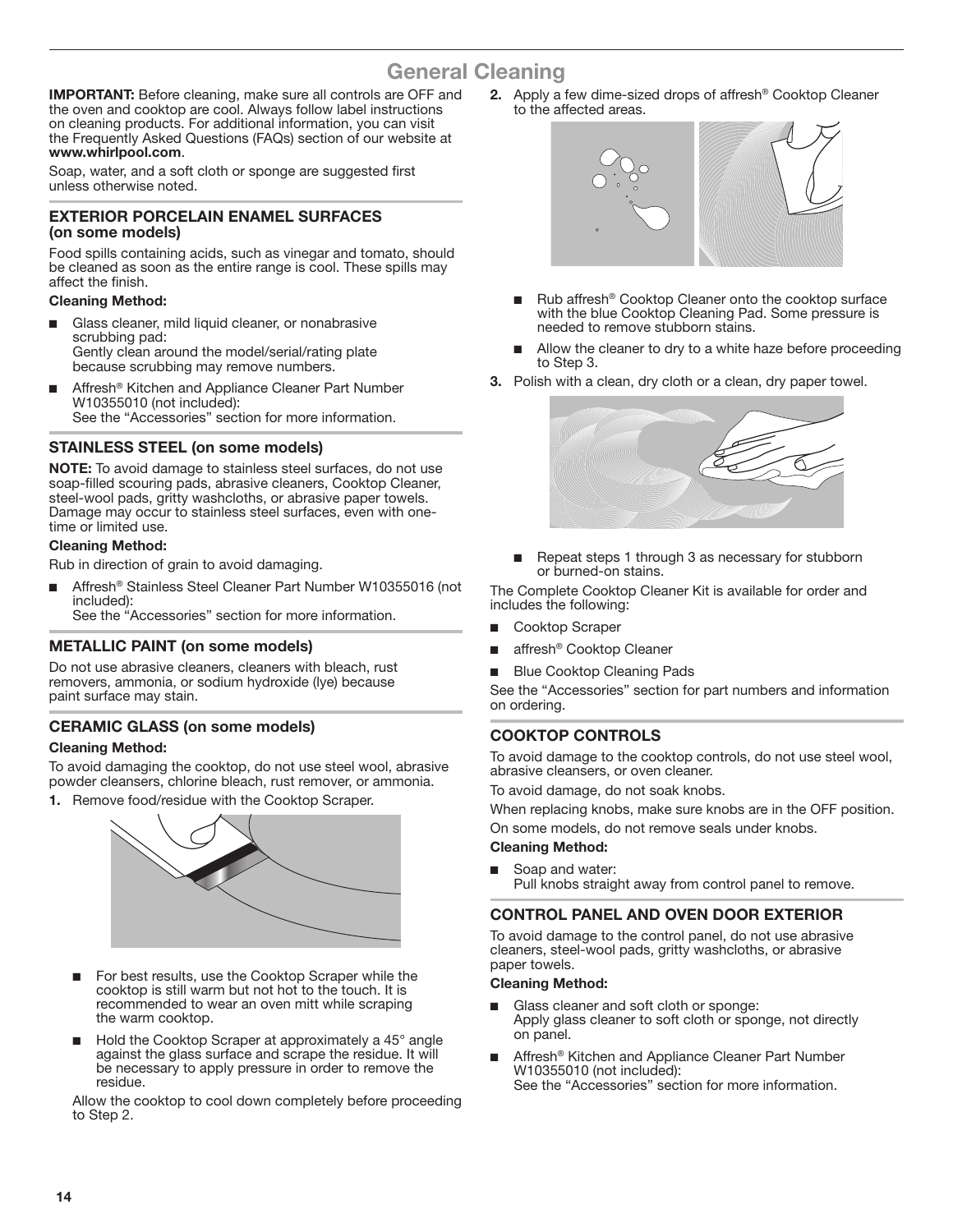#### <span id="page-14-0"></span>**COIL ELEMENTS (on some models)**

#### **Cleaning Method:**

■ Damp cloth:

Make sure control knobs are OFF and elements are cool. Do not clean or immerse in water. Soil will burn off when hot.

#### **BURNER BOWLS (on some models)**

Before removing or replacing coil elements and burner bowls, make sure they are cool and the control knobs are in the Off position.

Remove the coil element by pushing the edge of the coil element toward the receptacle. Lift it enough to clear the burner bowl. Pull the coil element straight away from the receptacle to remove. Lift out the burner bowl.

#### **Cleaning Method:**

#### **Chrome burner bowls**

Wash frequently in warm, soapy water. (It is not recommended to wash chrome bowls in a dishwasher.) A mild abrasive cleaner and a plastic scrubber can be used to remove stubborn stains.

For heavily soiled bowls, place an ammonia-soaked paper towel on the stains and allow to soak for a short time, then gently scrub with a plastic scrubber.

#### **SURFACE UNDER COOKTOP (on some models)**

The coil cooktop will lift up to provide easy access for cleaning beneath. Lift the cooktop by both front corners until the support locks into place.

#### **Cleaning Method:**

- Glass cleaner, mild liquid cleaner, or nonabrasive scrubbing pad.
- Affresh<sup>®</sup> Kitchen and Appliance Cleaner Part Number W10355010 (not included):

See the "Accessories" section for more information.

To avoid damage to the range, do not remove the cooktop.

#### **OVEN RACKS**

#### **Cleaning Method:**

- Steel-wool pad
- For racks that have discolored and are harder to slide, a light coating of vegetable oil applied to the rack guides will help them slide.

#### **STORAGE DRAWER (on some models)**

Check that storage drawer is cool and empty before cleaning. **Cleaning Method:**

■ Mild detergent

#### **OVEN CAVITY**

Do not use oven cleaners on models with Self-Cleaning.

Food spills should be cleaned when oven cools. At high temperatures, foods react with porcelain and staining, etching, pitting, or faint white spots can result.

#### **Cleaning Method:**

See the "Self-Cleaning Cycle" section.

### **Oven Light**

The oven light is a standard 40 watt appliance bulb. Before replacing, make sure the oven and cooktop are cool and the control knobs are in the Off position.

#### **To Replace:**

- 1. Unplug range or disconnect power.
- 2. Turn the glass bulb cover in the back of the oven counterclockwise to remove.
- 3. Turn bulb counterclockwise to remove from socket.
- 4. Replace bulb, then bulb cover by turning clockwise.
- 5. Plug in range or reconnect power.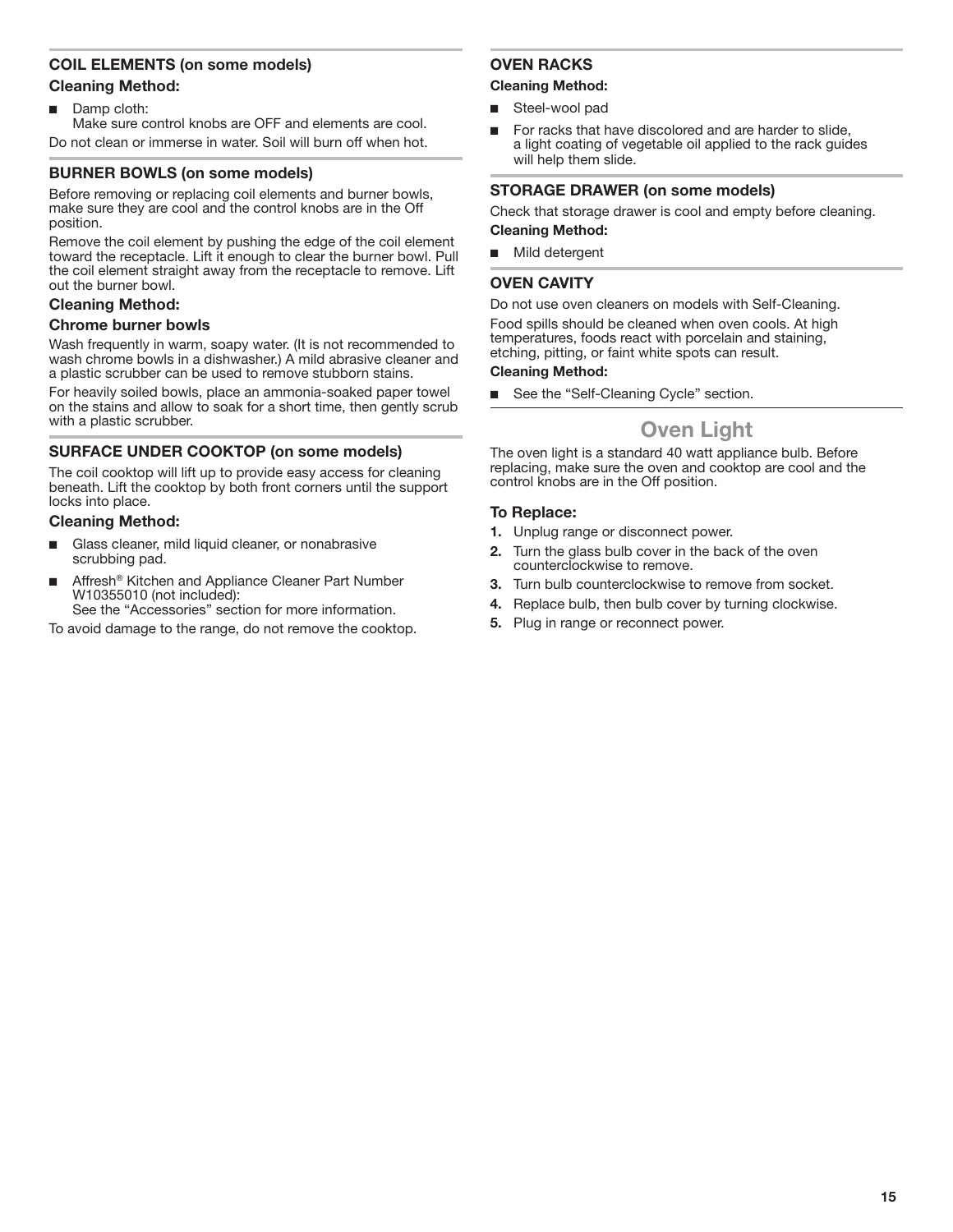## **TROUBLESHOOTING**

<span id="page-15-0"></span>First try the solutions suggested here. If you need further assistance or more recommendations that may help you avoid a service call, refer to the warranty page in this manual, or visit **http://www.whirlpool.com/product\_help**.

Contact us by mail with any questions or concerns at the address below:

Whirlpool Brand Home Appliances Customer eXperience Center 553 Benson Road Benton Harbor, MI 49022-2692

Please include a daytime phone number in your correspondence.

#### **Operation**

| <b>PROBLEM</b>                                       | <b>POSSIBLE CAUSES</b>                                        | <b>SOLUTIONS</b>                                                                                                                                                                                                          |
|------------------------------------------------------|---------------------------------------------------------------|---------------------------------------------------------------------------------------------------------------------------------------------------------------------------------------------------------------------------|
| <b>Nothing will operate</b>                          | Power supply cord is unplugged.                               | Plug into a grounded outlet.                                                                                                                                                                                              |
|                                                      | Household fuse is blown or a<br>circuit breaker is tripped.   | Replace the fuse or reset the circuit breaker. If the problem<br>continues, call an electrician.                                                                                                                          |
|                                                      | The control displays an F9 or F9<br>E0 error code.            | The electrical outlet in the home may be miswired. Contact a<br>qualified electrician to verify the electrical supply.                                                                                                    |
| Cooktop will not operate                             | The control knob is set incorrectly.                          | Push in knob before turning to a setting.                                                                                                                                                                                 |
|                                                      | On ceramic glass models, the<br>oven Control Lockout is set.  | See the "Control Lock" keypad feature in the "Feature Guide."                                                                                                                                                             |
| <b>Excessive heat around</b><br>cookware on cooktop  | Cookware that is not the proper<br>size.                      | Use cookware about the same size as the surface cooking area,<br>element, or surface burner. Cookware should not extend more<br>than $\frac{1}{2}$ " (1.3 cm) outside the cooking area.                                   |
| <b>Cooktop cooking results not</b><br>what expected  | Control knob set to incorrect<br>heat level.                  | See the "Cooktop Use" section.                                                                                                                                                                                            |
|                                                      | Range is not level.                                           | Level the range. See the Installation Instructions.                                                                                                                                                                       |
| Cooktop element cycles on<br>and off on High setting | Element cycling due to a<br>temperature limiter.              | This is normal operation. The element may cycle on and off to<br>keep the cooktop from overheating.                                                                                                                       |
| Oven will not operate                                | Delay Start is set.                                           | See the "Electronic Oven Controls" section.                                                                                                                                                                               |
|                                                      | Control lock is ON.                                           | Press and hold CONTROL LOCK for 3 seconds to unlock.                                                                                                                                                                      |
|                                                      | Control is in Demo mode.                                      | Demo mode will deactivate all oven elements. See "Demo<br>Mode" in the Electronic Oven Controls" section.                                                                                                                 |
|                                                      | Electronic oven control set<br>incorrectly.                   | See "Electronic Oven Controls" section.                                                                                                                                                                                   |
| Cannot turn control lock on/<br>off                  | Hot Surface indicator light is ON.                            | Wait for the cooktop surface to cool and try again when the Hot<br>Surface indicator light turns off.                                                                                                                     |
| Oven temperature too high or<br>too low              | Oven temperature needs<br>adjustment.                         | See the "Oven Temperature Control" in the "Electronic Oven<br>Controls" section.                                                                                                                                          |
| Oven indicator lights flash                          | Power to range is turned on or<br>restored.                   | See "Control Display" in the "Electronic Oven Controls" section.<br>If the indicator light(s) keep flashing, call for service. See the<br>"Warranty" section for more information.                                        |
| <b>Display shows messages</b>                        | Power failure. (Display shows<br>flashing time.)              | Clear the display. On some models, reset the clock, if needed.<br>See "Clock" keypad feature in the "Feature Guide" section.                                                                                              |
|                                                      | Error code. (Display shows letter<br>followed by number.)     | Depending on your model, press CANCEL to clear the display.<br>See "Control Display" in the "Electronic Oven Controls" section.<br>If it reappears, call for service. See the "Warranty" section for<br>more information. |
|                                                      | Start needs to be pressed so a<br>cycle can begin.            | See the "Start" keypad feature in the "Feature Guide" section                                                                                                                                                             |
| Self-Cleaning cycle will not                         | The oven door is not closed.                                  | Make sure the oven door is fully closed.                                                                                                                                                                                  |
| operate                                              | The Self-Cleaning function has<br>not been entered correctly. | See the "Self-Cleaning Cycle" section.                                                                                                                                                                                    |
|                                                      | A Timed Cooking function has<br>been entered.                 | See the "Cook Time" section.                                                                                                                                                                                              |
|                                                      | The range is in Sabbath mode.                                 | See the "Sabbath Mode" section.                                                                                                                                                                                           |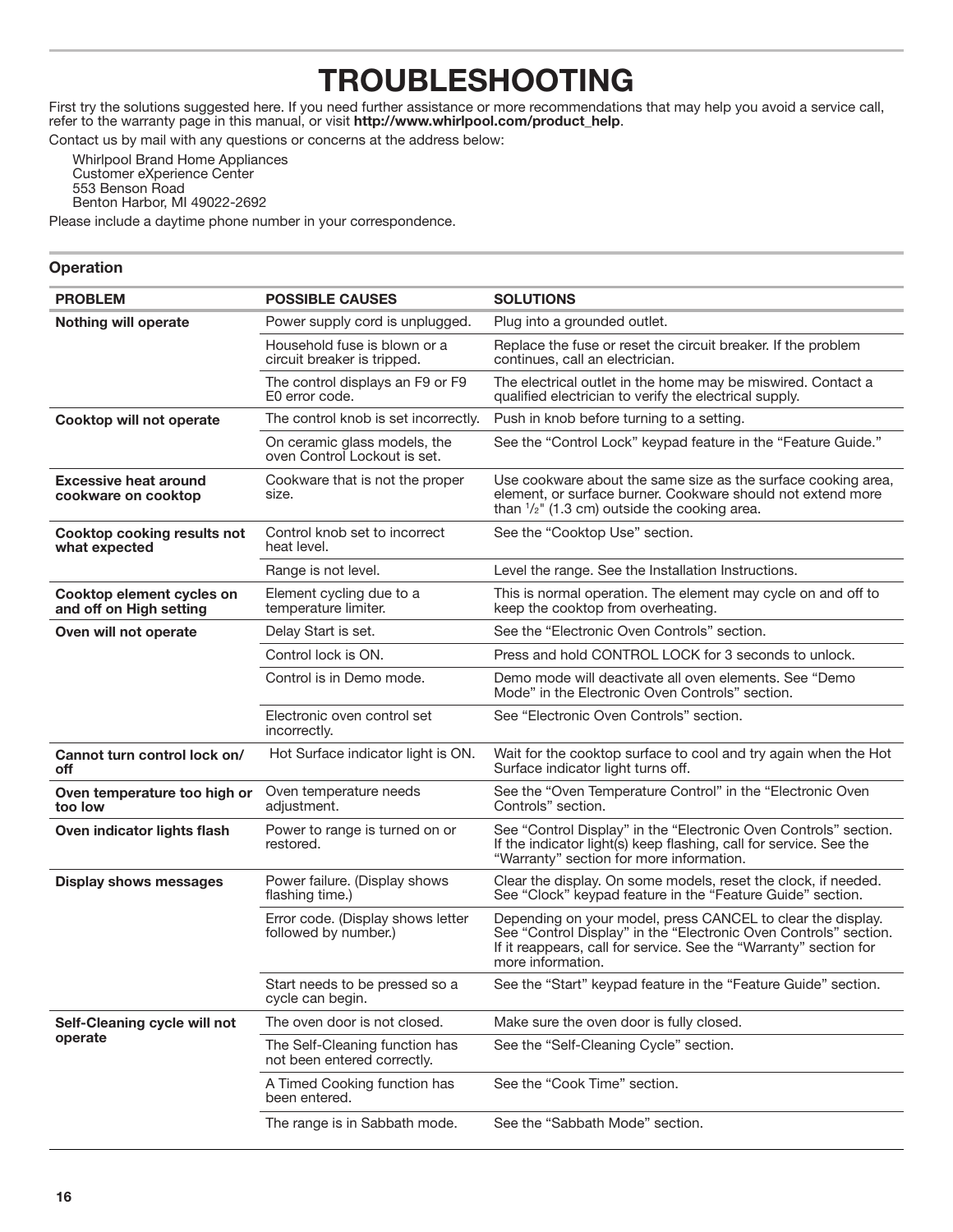| <b>PROBLEM</b>                            | <b>POSSIBLE CAUSES</b>                                                          | <b>SOLUTIONS</b>                                                                                                                    |
|-------------------------------------------|---------------------------------------------------------------------------------|-------------------------------------------------------------------------------------------------------------------------------------|
| Oven cooking results not<br>what expected | Range is not level.                                                             | Level the range. See the Installation Instructions.                                                                                 |
|                                           | The temperature set was<br>incorrect.                                           | Double-check the recipe in a reliable cookbook.                                                                                     |
|                                           | Oven temperature is calibrated<br>incorrectly.                                  | See "Oven Temperature Control" in the "Electronic Oven<br>Controls" section.                                                        |
|                                           | Oven was not preheated.                                                         | See the "Baking and Roasting" section.                                                                                              |
|                                           | Racks were positioned improperly.                                               | See the "Positioning Racks and Bakeware" section.                                                                                   |
|                                           | Not enough air circulation around<br>bakeware.                                  | See the "Positioning Racks and Bakeware" section.                                                                                   |
|                                           | Batter distributed unevenly in pan.                                             | Check that batter is level in the pan.                                                                                              |
|                                           | Darker browning of food caused<br>by dull or dark bakeware.                     | Lower oven temperature $25^{\circ}F$ (15 $^{\circ}C$ ) or move rack to a higher<br>position in the oven.                            |
|                                           | Lighter browning of food<br>caused by shiny or light colored<br>bakeware.       | Move rack to a lower position in the oven.                                                                                          |
|                                           | Incorrect length of cooking time<br>was used.                                   | Adjust cooking time.                                                                                                                |
|                                           | Oven door was not closed.                                                       | Be sure that the bakeware does not keep the door from closing.                                                                      |
|                                           | Oven door was opened during<br>cooking.                                         | Oven peeking releases oven heat and can result in longer<br>cooking times.                                                          |
|                                           | Oven door was open for too long.                                                | If the oven door remains open for too long, the heating elements<br>will shut off until the oven door is closed.                    |
|                                           | Rack is too close to bake burner,<br>making baked items too brown on<br>bottom. | Move rack to higher position in the oven.                                                                                           |
|                                           | Pie crusts browning too quickly.                                                | Use aluminum foil to cover the edge of the crust and/or reduce<br>baking temperature.                                               |
|                                           | Temperature scale was changed<br>from Fahrenheit to Celsius.                    | Foods are overdone or burnt even at low temperatures. See<br>"Fahrenheit and Celsius" in the "Electronic Oven Controls"<br>section. |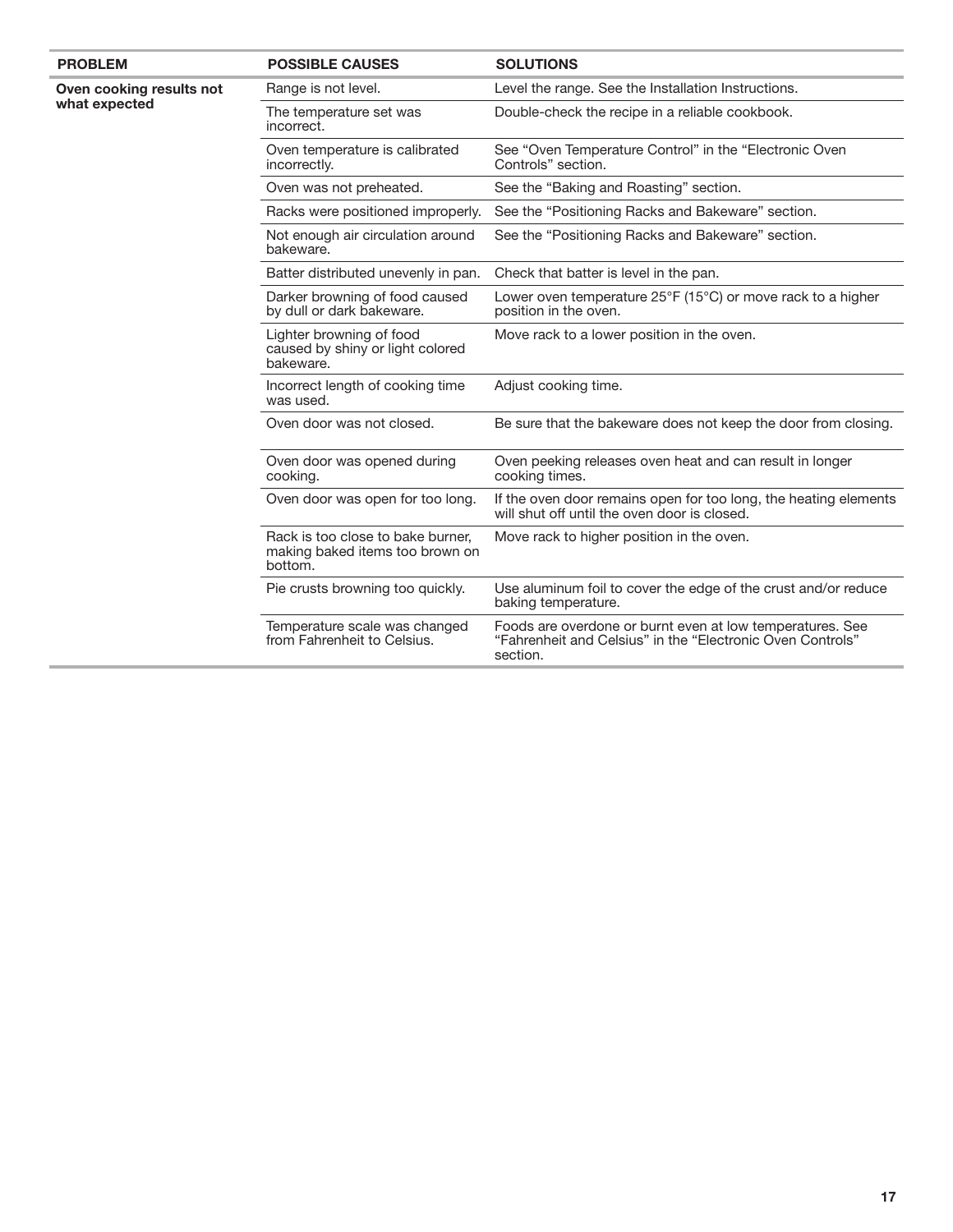## **ACCESSORIES**

For accessories, you can visit our website a**t www.whirlpool.com** or call us at **1-800-253-1301**.

#### <span id="page-17-0"></span>**Cooktop Care Kit**

(ceramic glass models) (includes cleaner, protectant, scraper, and applicator pads) Order Part Number 31605

**Cooktop Protectant** (ceramic glass models) Order Part Number 31463A

#### **Affresh® Stainless Steel Cleaning Wipes**

(stainless steel models) Order Part Number W10355049

#### **Affresh® Cooktop Cleaner**

(ceramic glass models) Order Part Number W10355051

#### **Affresh® Stainless Steel Cleaner** (stainless steel models) Order Part Number W10355016

**Affresh® Kitchen and Appliance Cleaner** Order Part Number W10355010

**Cooktop Scraper** (ceramic glass models) Order Part Number WA906B

**Granite Cleaner and Polish** Order Part Number W10275756

**Standard Flat Oven Rack** Order Part Number W10268578

**Porcelain Broiler Pan and Grid** Order Part Number 4396923

**Premium Broil Pan and Roasting Rack** Order Part Number W10123240